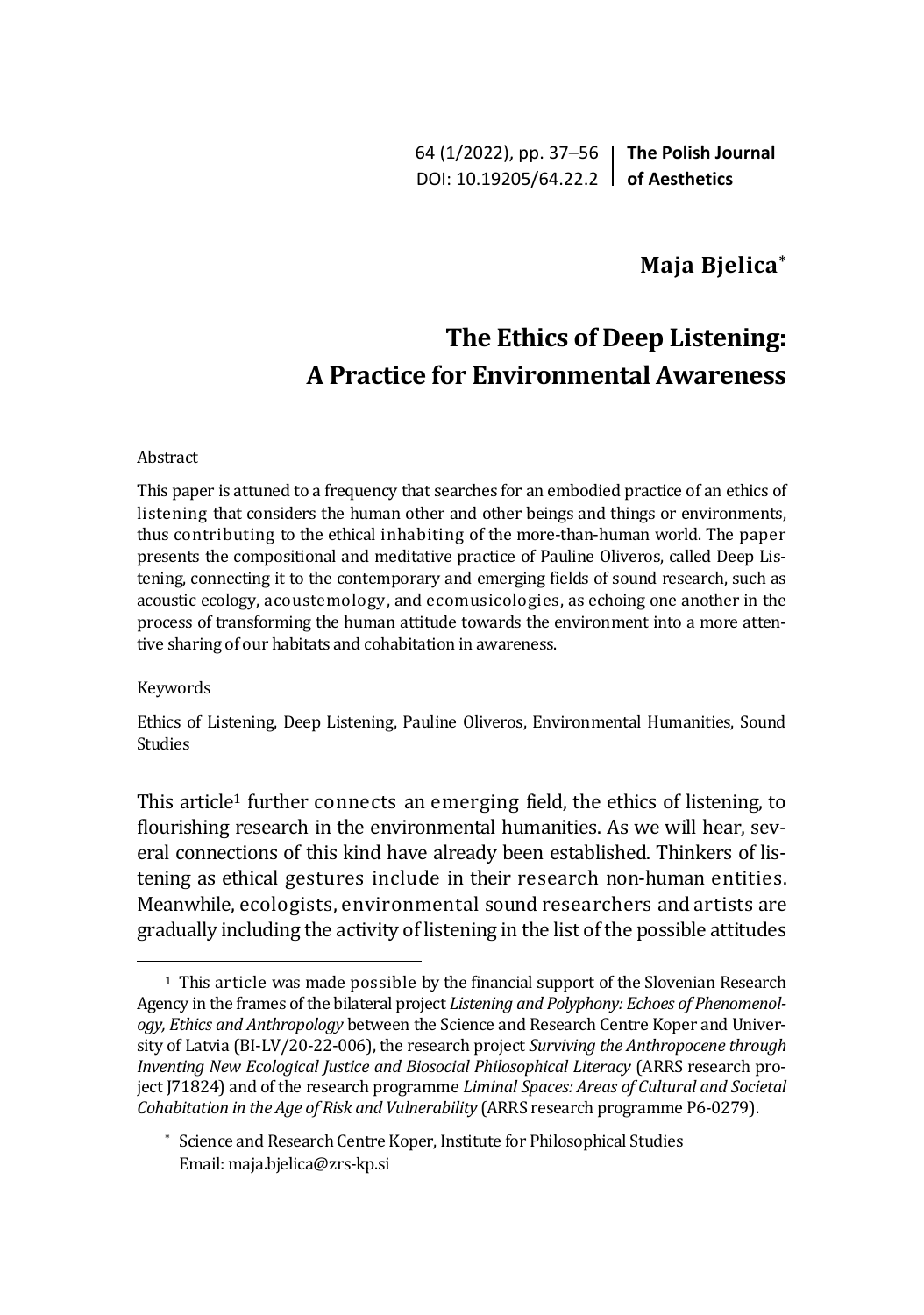towards the environment and its inhabitants that can bring a deeper connection between the listener and the listened-to. The following reflection on these themes offers another transdisciplinary encounter in these fields of knowing and sharing. I will show how the compositional meditative practice of D e e p L i s t e n i n g, developed by the avantgarde musician Pauline Oliveros in the late 1980s, can widen the usually anthropocentric ethics of listening to ethics inclusive of other-than-human beings and environments as subjects, thus establishing an intersubjective cohabitation. To do so, I will first briefly introduce the significant reverberations from the ethics of listening, and from there, I will overview the intersections of research in environmental humanities and sound or music.

\_\_\_\_\_\_\_\_\_\_\_\_\_\_\_\_\_\_\_\_\_\_\_\_\_\_\_\_\_\_\_\_\_\_\_\_\_\_\_\_\_\_\_\_\_\_\_\_\_\_\_\_\_\_\_\_\_\_\_\_\_\_\_\_\_\_\_\_\_\_\_\_\_\_\_\_\_\_\_\_\_\_\_\_\_\_\_\_\_\_\_\_\_\_\_\_\_\_

## **Listening as an Ethical Relation**

Raw listening, however, has no past or future. It is the roots of the moment. It has the potential of instantaneously changing the listener forever (Oliveros 2010, 7).

Ethics of listening establishes its importance in prompting intersubjective relations, in which nobody, nothing, is treated as an object but is considered one of the possible subjects. In the last decade, several scholars have explicitly adopted this field of research in their work,<sup>2</sup> and the ethical aspects of listening were also addressed by renowned philosophers, such as Emmanuel Levinas and Luce Irigaray. Reading Emmanuel Levinas (1979) can remind us that the ethical act of listening is grounded in openness to the radical other, that a caring response is primarily receptive rather than projective, and that difference does not allow for a totalised truth, a final one. On the other hand, Luce Irigaray (1996; 2008) addresses listening as offering silence and space to the other for their expression and being, without reducing them to the same, and as a respectful and recognising gesture of sharing.

One of the theoreticians exploring the realm of ethics of listening most extensively, Lisbeth Lipari (2014), introduced "listening otherwise," which focuses on providing attention, patient awareness, empathy, compassion. These give space to alterity, the unknown, the unthinkable, the unexpected.

<sup>2</sup> Due to lack of space, I will not go into details of the ethics of listening; however, I have written extensively on the topic in articles such as "Listening to Otherness: The Case of the Turkish Alevis," (Bjelica 2020) and "Listening: An Interdisciplinary Path towards Letting Things Be" (Bjelica 2021).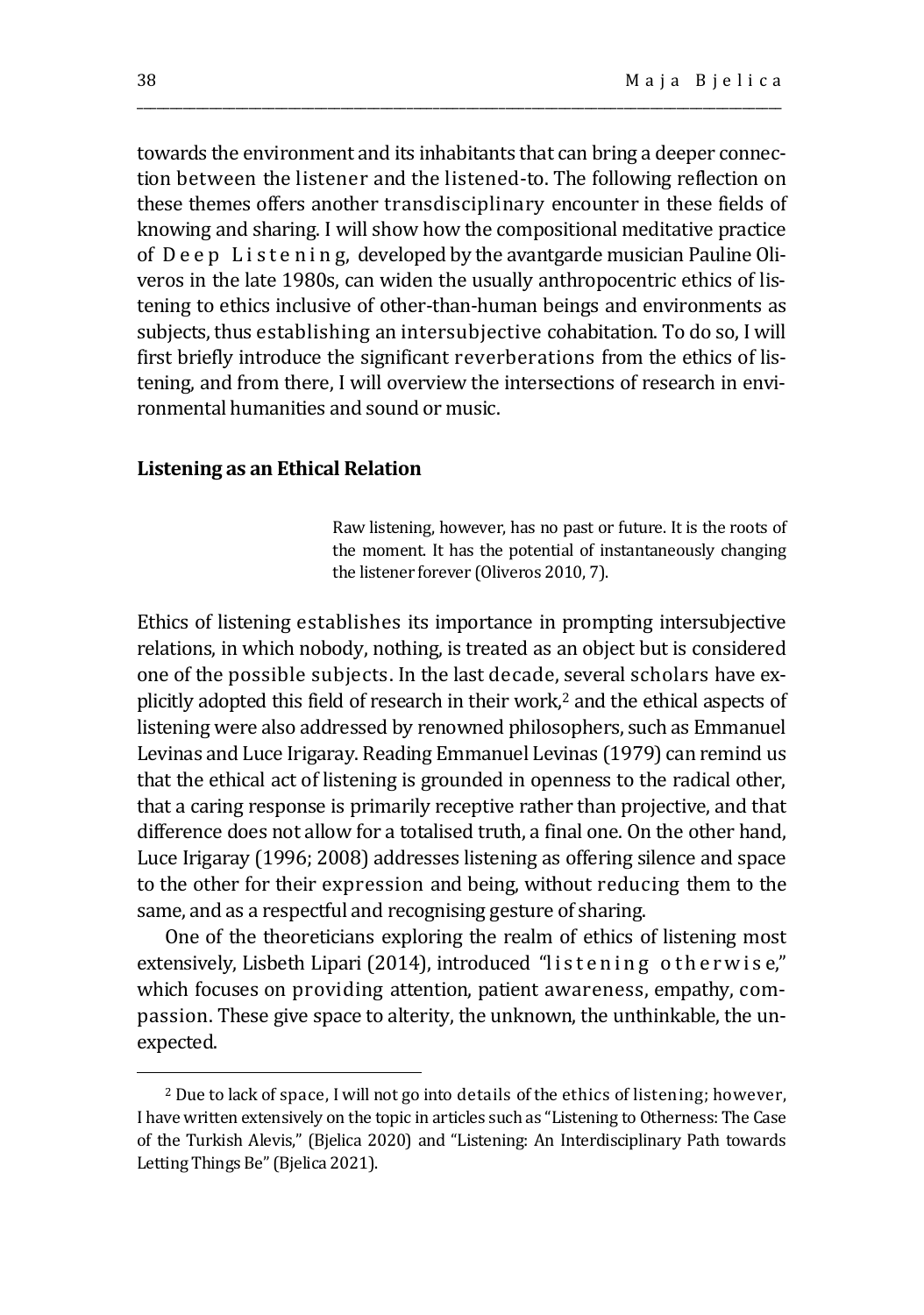[...] *listening otherwise* calls us to preserve our sense of the vulnerability of all beings, of the sense that everyone suffers without insisting that our sense of the other be rationally comprehensible or even imaginable to us. […] *listening otherwise* takes us beyond the self and out into the groundlessness and ambiguity of the radical alterity of the other (Lipari 2014, 184).

\_\_\_\_\_\_\_\_\_\_\_\_\_\_\_\_\_\_\_\_\_\_\_\_\_\_\_\_\_\_\_\_\_\_\_\_\_\_\_\_\_\_\_\_\_\_\_\_\_\_\_\_\_\_\_\_\_\_\_\_\_\_\_\_\_\_\_\_\_\_\_\_\_\_\_\_\_\_\_\_\_\_\_\_\_\_\_\_\_\_\_\_\_\_\_\_\_\_

In her book *Listening, Thinking, Being: Toward an Ethics of Attunement*, Lipariinvestigates "how listening brings humans into being" (Lipari 2014, 2). The author strives to raise awareness about the importance and meaning of listening, researches its complexity in the personal, cultural, and philosophical realms, and exposes listening as a mode of communication that allows for transformation. Lipari understands listening as a way of being in the world, as an ethical relation.

[...] *thinking listening as a way of being* creates the possibility of an ethics driven neither by rules and obligations nor by outcomes and consequences, but rather, one that is drawn toward an ethics of attunement—an awareness of and attention to the harmonic interconnectivity of all beings and objects (Lipari 2014, 2-3).

Understanding listening as a way of being, a way of engaging with the world, and being intersubjective at its core, is crucial for discovering the possible ways of cohabitating not only in the realm of the inter-human but also on the inter-being level and even in the fields of inter-material, including all the objects, materials, environments, and world habitats.

## **Practices of Environmental Listening**

Listen to everything until all belongs together and you are part of it (Oliveros 2010, 7).

Let us now listen to a movement into the research from another field of knowledge, which begins in acoustics, sound, or even music. Attention to connections between sound and the natural environment has risen, especially with Murray Schafer's work *The Soundscape: Our Sonic Environment and the Tuning of the World*, first published in 1977, in which he defined the term soundscape as "the sonic environment." This Canadian composer exposed the need for an "interdiscipline" named acoustic ecology, described as "the study of sounds in relationship to life and society" (Schafer 1994, 205).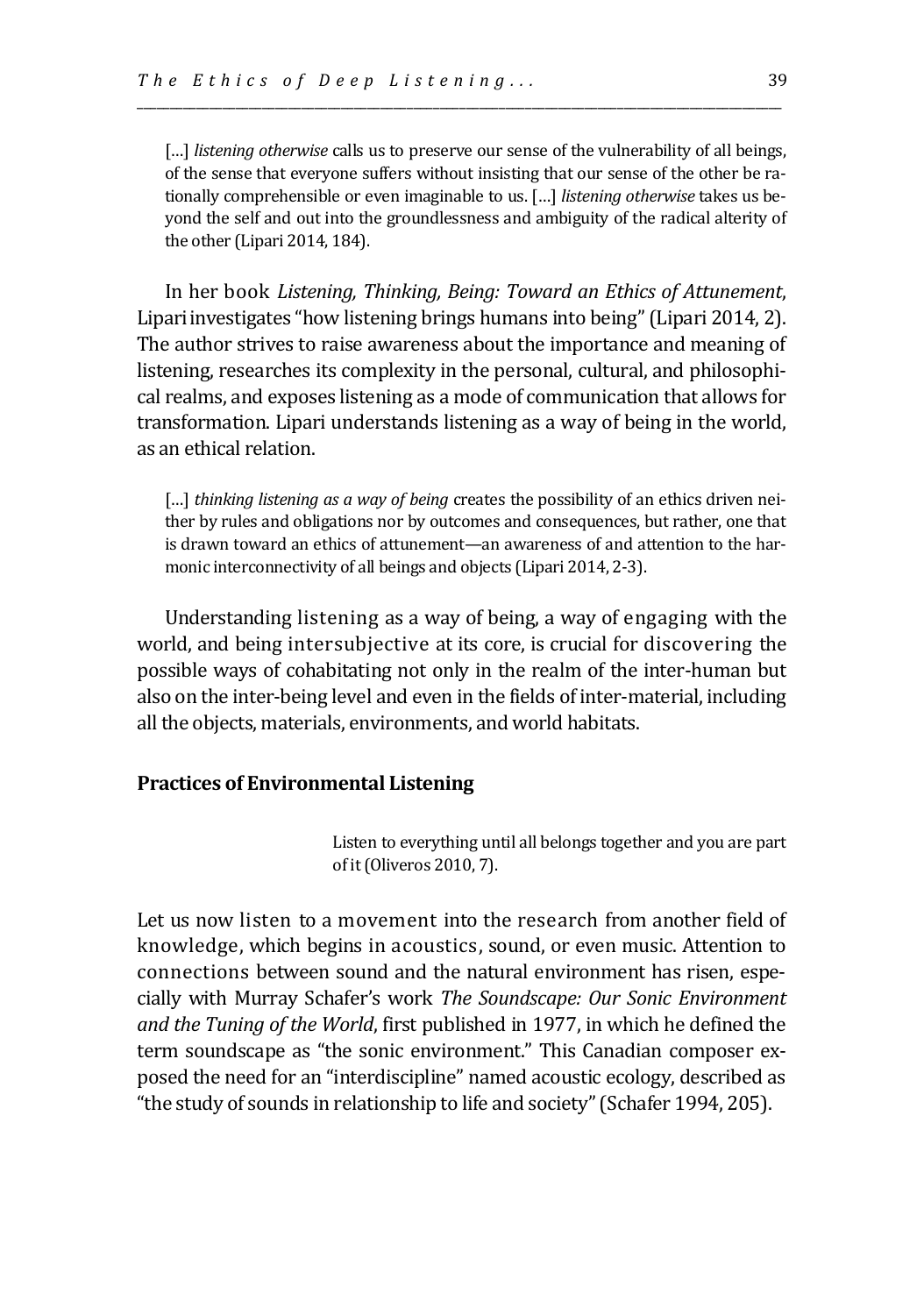Ecology is the study of the relationship between living organisms and their environment. Acoustic ecology is thus the study of the effects of the acoustic environment or SOUNDSCAPE on the physical responses or behavioral characteristics of creatures living within it. Its particular aim is to draw attention to imbalances which may have unhealthy or inimical effects (Schafer 1994, 271).

\_\_\_\_\_\_\_\_\_\_\_\_\_\_\_\_\_\_\_\_\_\_\_\_\_\_\_\_\_\_\_\_\_\_\_\_\_\_\_\_\_\_\_\_\_\_\_\_\_\_\_\_\_\_\_\_\_\_\_\_\_\_\_\_\_\_\_\_\_\_\_\_\_\_\_\_\_\_\_\_\_\_\_\_\_\_\_\_\_\_\_\_\_\_\_\_\_\_

The research field "ecoacoustics" is also related to acoustic ecology. The term began being used in the last decade to denote "the ecological investigation and interpretation of environmental sound" (Farina and Gage 2017, 1). This recently emerging science that studies sound and its role in the environment is an interdisciplinary field of inquiry that includes differing aspects of ecological research, such as populations, communities, biotic systems, and others.

Ecoacoustics studies involve the investigation of sound as a subject to understand the properties of sound, its evolution, and its function in the environment. Ecoacoustics also considers sound as an ecological attribute that can be utilized to investigate a broad array of applications including the diversity, abundance, behavior, and dynamics of animals in the environment (Farina and Gage 2017, 1).

Another terminological development in the field of sonic research was proposed by Steven Feld,<sup>3</sup> an American anthropologist of sound, who coined the term "acoustemology" in 1992 as a response to the questions of contemporary social theory, about the multitude of "essences" and the relational constitution of the world. He defines this word in the frame of relational ontology: "Acoustemology joins acoustics to epistemology to investigate sounding and listening as a knowing-in-action: a knowing-with and knowing-through the audible" (Feld 2015, 12).

Another important developing field of sound research is ecomusicology, described as "[t]he study of music, culture, and nature in all the complexity of those terms. Ecomusicology considers musical and sonic issues both textual and performative, related to ecology and the natural environment" (Allen 2014). Due to its complexity, researchers stress the importance of understanding that this dynamic, critical, and multi-perspective field of research consists of e c o m u s i c o l o g i e s, rather than a n ecomusicology (Allen and Dawe 2017, 2).

<sup>3</sup> Steven Feld applies this theoretical frame in his work on researching sounds and music of the world, which can be followed through his web page "acoustemology, anthropology of sound, voice, image, sense & place" (accessible through the address www.stevenfeld.net).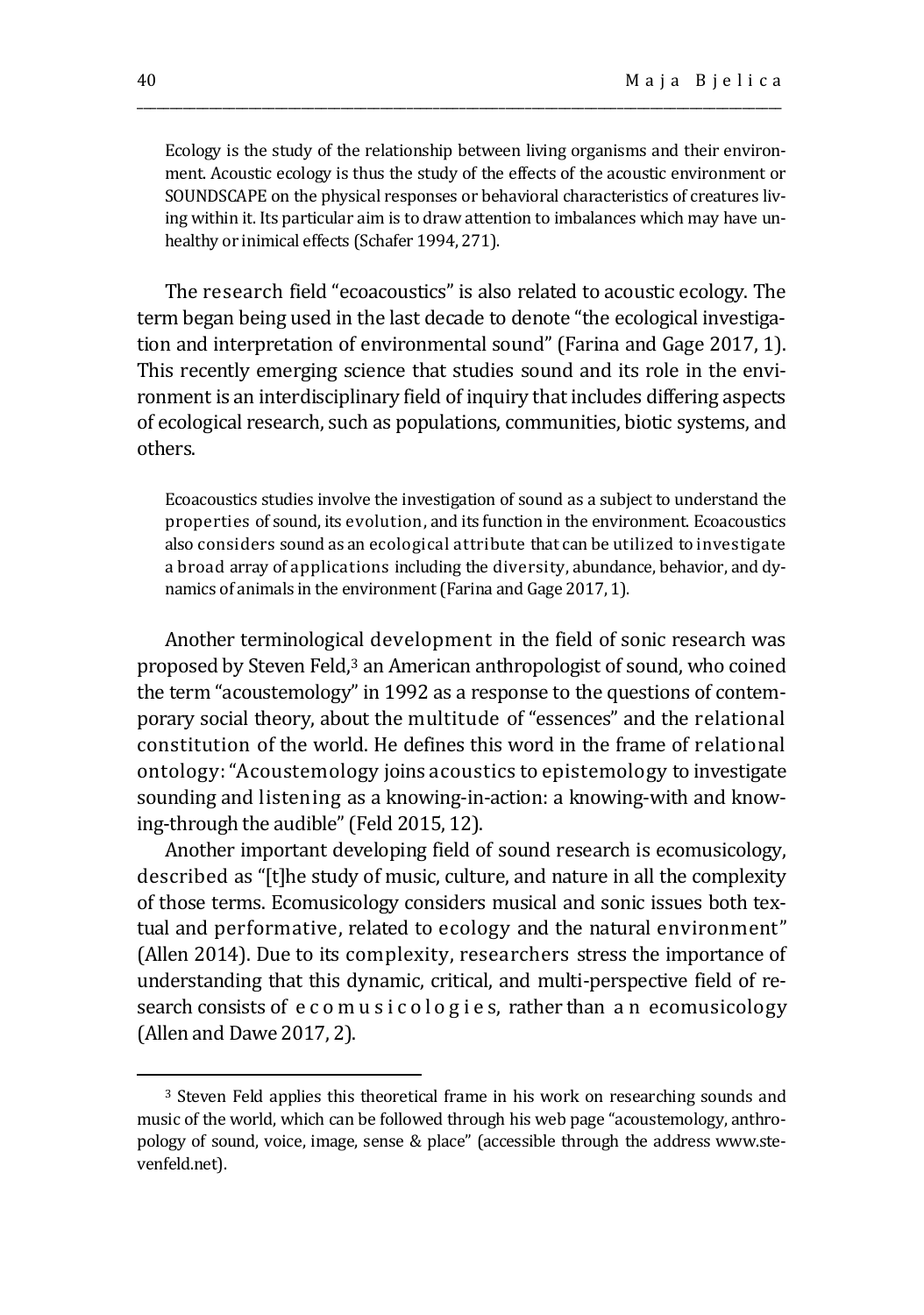Many more terms have emerged in the realm of researching connections between sounds and environments, such as acoustic diversity, anthrophony, bioacoustics, biophony, geophony, sound (or acoustic) commons, soundscape ecology, soundwalks, and others. These fields of research are mainly sound-oriented, investigating sound as their main subject (or even object) of inquiry. Here, sound becomes an informant, a source of knowledge, of revelation, but also a medium of connection, and a reminder of a shared world.

\_\_\_\_\_\_\_\_\_\_\_\_\_\_\_\_\_\_\_\_\_\_\_\_\_\_\_\_\_\_\_\_\_\_\_\_\_\_\_\_\_\_\_\_\_\_\_\_\_\_\_\_\_\_\_\_\_\_\_\_\_\_\_\_\_\_\_\_\_\_\_\_\_\_\_\_\_\_\_\_\_\_\_\_\_\_\_\_\_\_\_\_\_\_\_\_\_\_

Only recently have these research fields stressed the importance of conscious and attentive listening as a method, an activity that enables a deeper and more informed experience of sound. As an example of this, I would like to bring to our attention a recently published double issue of *Cadernos de Arte e Antropologia*, a peer-reviewed journal that, in 2021, dedicated its focus on articles gathered under the title *A Sonic Anthropocene: Sound Practices in a Changing Environment*. In it, the contributors concentrate on practices of listening and aural documentation, recognising in them the potential for examining the increasing impact of human activity on the environment. The editors stress the need to cultivate a critical stance in acknowledging that

the present socio-ecological changes equally require practices of listening and aural documentation that register the transformations of the acoustic landscapes of cities and natural environments as well as sounding out that which escapes sensorial immediacy and consciousness (Louro *et al.* 2021, 6).

The contributions emphasise the role of sound as a mediator between body and environment and the role of listening as allowing for connections of the listeners to nature and environmental change, being especially important in fostering awareness of micro-events (Louro *et al.* 2021, 8). The omnidirectionality of sound opens intersectional directions to explore the climate crisis. Eco-conscious sonic artists create through investigative art forms, community-based art and socially engaged practices that lead to the flourishing of plural expressions, aural diversity awareness, complexification of acoustic policies, and sensing hierarchies. Moreover, through listening, ecopedagogies have methods to broaden ecological consciousness.

Another important recent contribution is the presentation of the Coastal Futures Conservatory (CFC), a transdisciplinary environmental humanities laboratory, founded by the University of Virginia, devoted to collaborative inquiry and public engagement around various forms of listening. The article's author, William Jenkins, professor of ethics, co-directs the conservatory with ecoacoustic composer Matthew Burtner. Jenkins talks about a "broader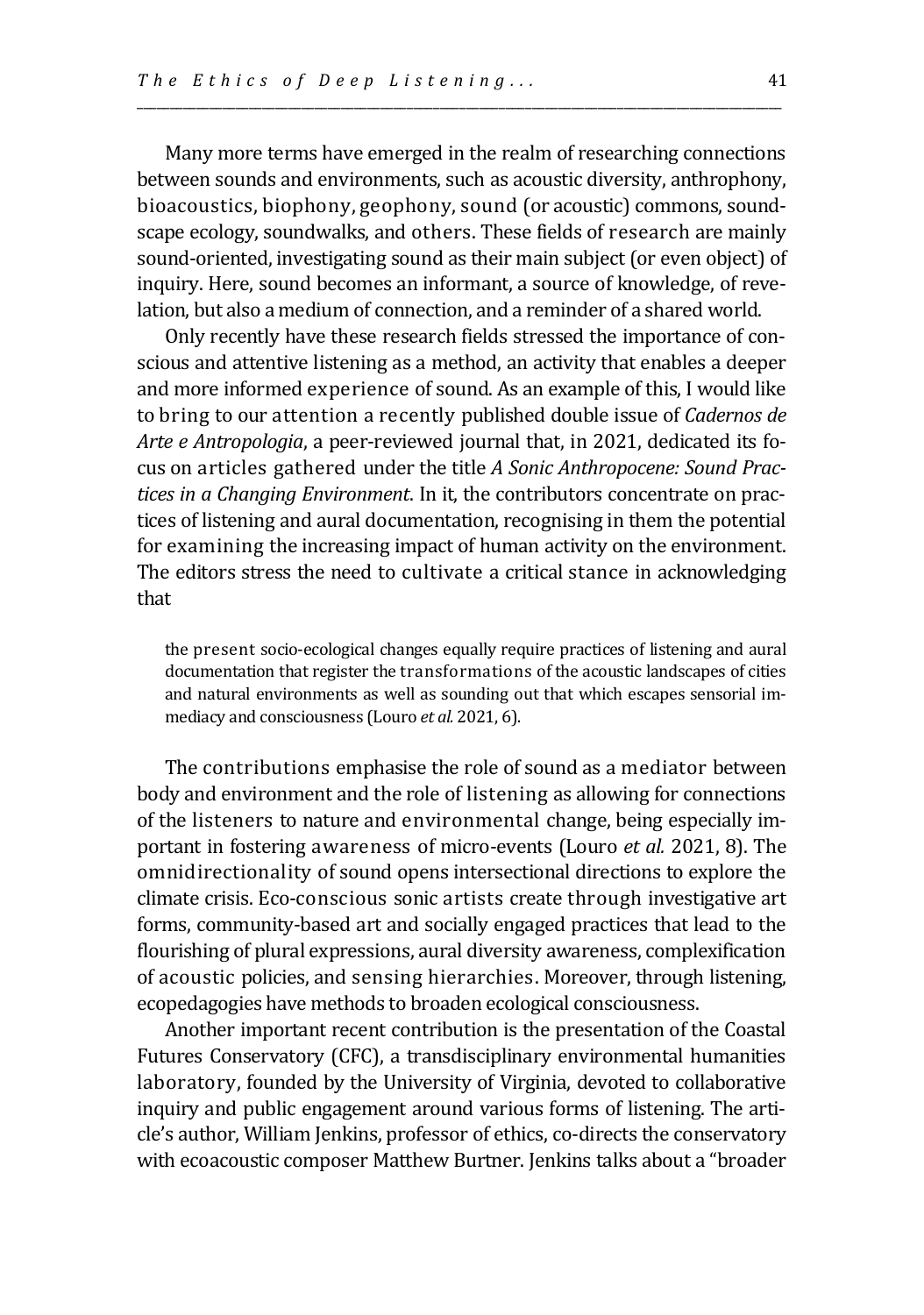intellectual turn to listening" and describes that conservatory visitors who engage in "the reorienting experience of attentive listening seemed to open intellectual space for listening across disciplines and for reorienting attention to the living shore" (Jenkins 2021, 204).

\_\_\_\_\_\_\_\_\_\_\_\_\_\_\_\_\_\_\_\_\_\_\_\_\_\_\_\_\_\_\_\_\_\_\_\_\_\_\_\_\_\_\_\_\_\_\_\_\_\_\_\_\_\_\_\_\_\_\_\_\_\_\_\_\_\_\_\_\_\_\_\_\_\_\_\_\_\_\_\_\_\_\_\_\_\_\_\_\_\_\_\_\_\_\_\_\_\_

The CFC was established to deepen ecological understanding, cultural imagination, and ethical response to environmental changes in the Virginia Coastal Reserve, where climate change caused sea levels to rise and therefore the need to think of preserving and conserving this habitat and investigate "coastal futures" arose. Researchers, educators and sound artists develop and propose different materials for listening: field recordings, sonifying data, and designed listening stations,<sup>4</sup> which are offered to human listeners when they visit and rediscover their existence through attentive listening, also by returning to them. "Sensing coastal futures happens most aptly from participation in processes of becoming—by listening and responding" (Jenkins 2021, 219).

William Jenkins (2021, 203-215) recognises four different forms of listening according to their function or "consequences" that they elicit through their engagement. Listening as (a) an embodied art of attentiveness that might be enacted through listening exercises or visits to listening stations, allows for a meaningful response, immersion in relations, renewing curiosity and empathy, and acknowledgment of responsibility, including the realm of the challenges of climate change. Listening can be engaged with as a (b) metaphor of environmental knowledge that, especially through participatory engagement in aurality, can contribute to reorienting epistemic models and to an openness to the environment's total presence. This is relevant also for (c) listening to science, when monitoring life through soundscape, but also to present it transdisciplinarily through the arts, through a shared auditory space. In addition, listening is also a (d) political relation that encourages dialogue, encounters with experiences of vulnerability, and acknowledgement of human accountability.

A very important aspect of listening exposed by Jenkins is its transformative potential. Listening can connect the scientific to the ethical and political realms. This can be achieved by listening to material and spiritual stories,

<sup>4</sup> Due to lack of space, I cannot present the fascinating offerings in listening and other activities of the conservatory in detail. I would suggest that anyone interested in environmental sounds visit their web page, where a lot of field recordings and sonified data are made available to listen to: ocean waves, waves on shore gravel, humpback whales, oyster reef, crab flutes and others. Accessible through the address https://coastalconservatory. org/listen.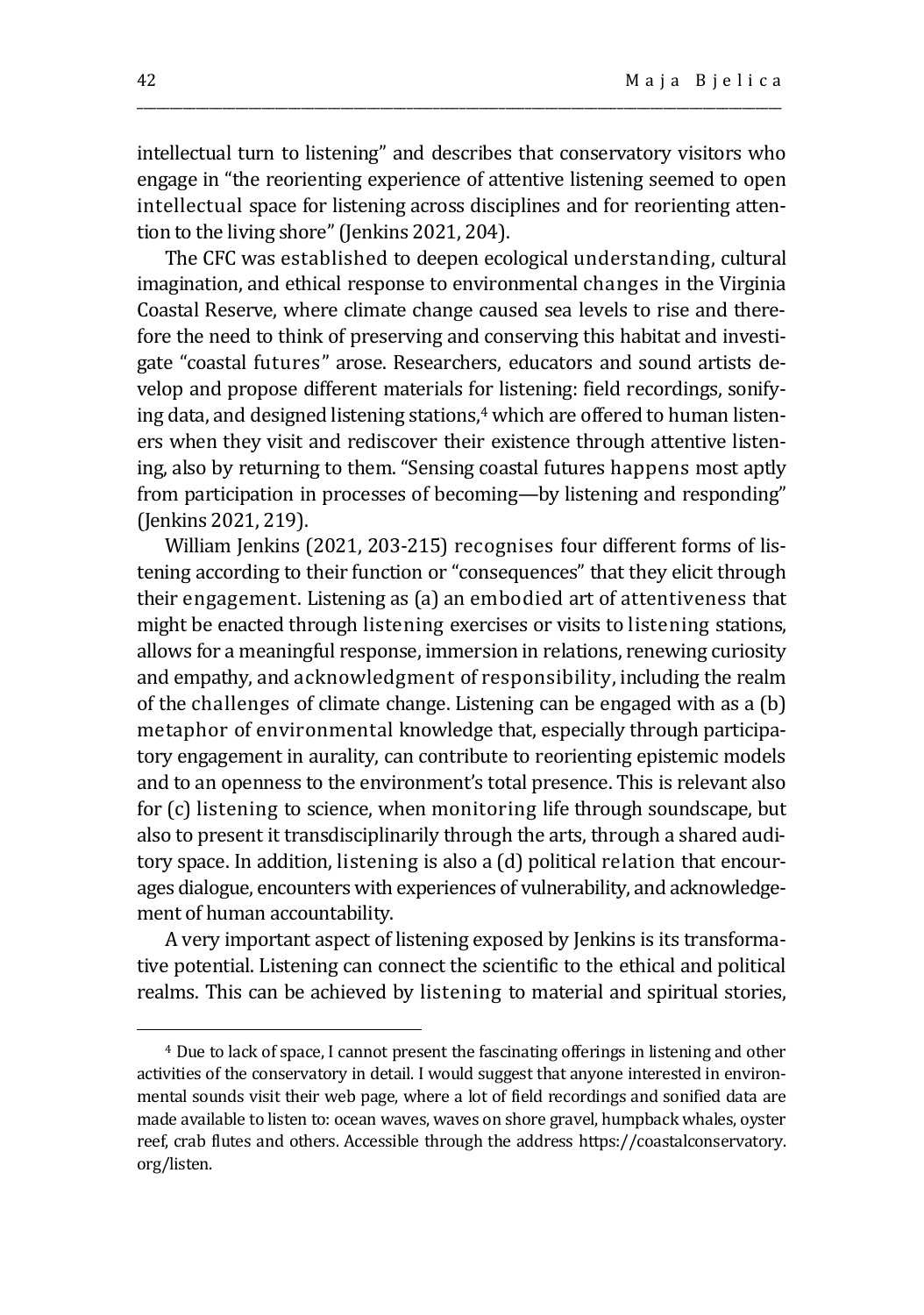understanding the land as "a sacred text": "Incorporating ecological meditation or other arts of attentiveness into the process of forming research questions can open unseen pathways of investigation" (Jenkins 2021, 218). Spiritual openness can broaden scientific research, but mainly it allows for a deeper understanding. It allows for listening across disciplines and participation in processes of becoming, through listening and responding, allowing for careful making of the futures, made by all engaged relations.

\_\_\_\_\_\_\_\_\_\_\_\_\_\_\_\_\_\_\_\_\_\_\_\_\_\_\_\_\_\_\_\_\_\_\_\_\_\_\_\_\_\_\_\_\_\_\_\_\_\_\_\_\_\_\_\_\_\_\_\_\_\_\_\_\_\_\_\_\_\_\_\_\_\_\_\_\_\_\_\_\_\_\_\_\_\_\_\_\_\_\_\_\_\_\_\_\_\_

## **Pauline Oliveros' Deep Listening**

Deep Listening is a heightened state of awareness and connects the listener to all there is (Oliveros 2010, 73).

Searching for a way to enact or embody these intersubjective, ethical, attentive, transformative, and "other-wise"<sup>5</sup> modes of listening when approaching the more-than-human world, I remembered my co-incidental encounter with the practice of  $D e e p$  L is tening, coined and formulated by Pauline Oliveros. She was a musician, composer, and professor who elaborated methods of music creation and this compositional practice to teach her students how to listen deeply, raise sound awareness, and attend to sound. Her practice was inspired by her childhood obsession with listening to her environment. After recording the sounds from her apartment room in 1953, when she received her first tape recorder, she realised how many sounds she had missed, despite her attentive listening while recording. Since then, she has been following her life-time meditation: "Listen to everything all the time and remind yourself when you are not listening" (Oliveros 2010, 28). The author claims the chosen ways of listening, be it everyday sounds or music, significantly affect the quality of one's life experience (Oliveros 2010, 6).

Oliveros developed unconventional strategies for sound-oriented composition, conceived as guidelines for listening and responding to sounds of others and the environment, allowing for sharing the creation of interactive

<sup>5</sup> I am using the notion of an "other-wise" mode of listening partly in reference to Lipari's (2014) "listening otherwise" (see above) but also deriving from the "other-wise" approach employed by Shé Mackenzie Hawke (2012) in her cross-cultural research on pedagogy, sustainability and human rights, that is based on "a critical need for understanding the greater properties and meanings" (Hawke 2012, 235). Moreover, taking in consideration a larger scale echo, this notion can also be understood in the realm of ethics, where "knowing other-wise" is a response to the call for "another way of knowing, a way of knowing 'the other,' a knowing other-wise" (Olthuis 1997, 1), a non-oppressive knowing, not limited by reason.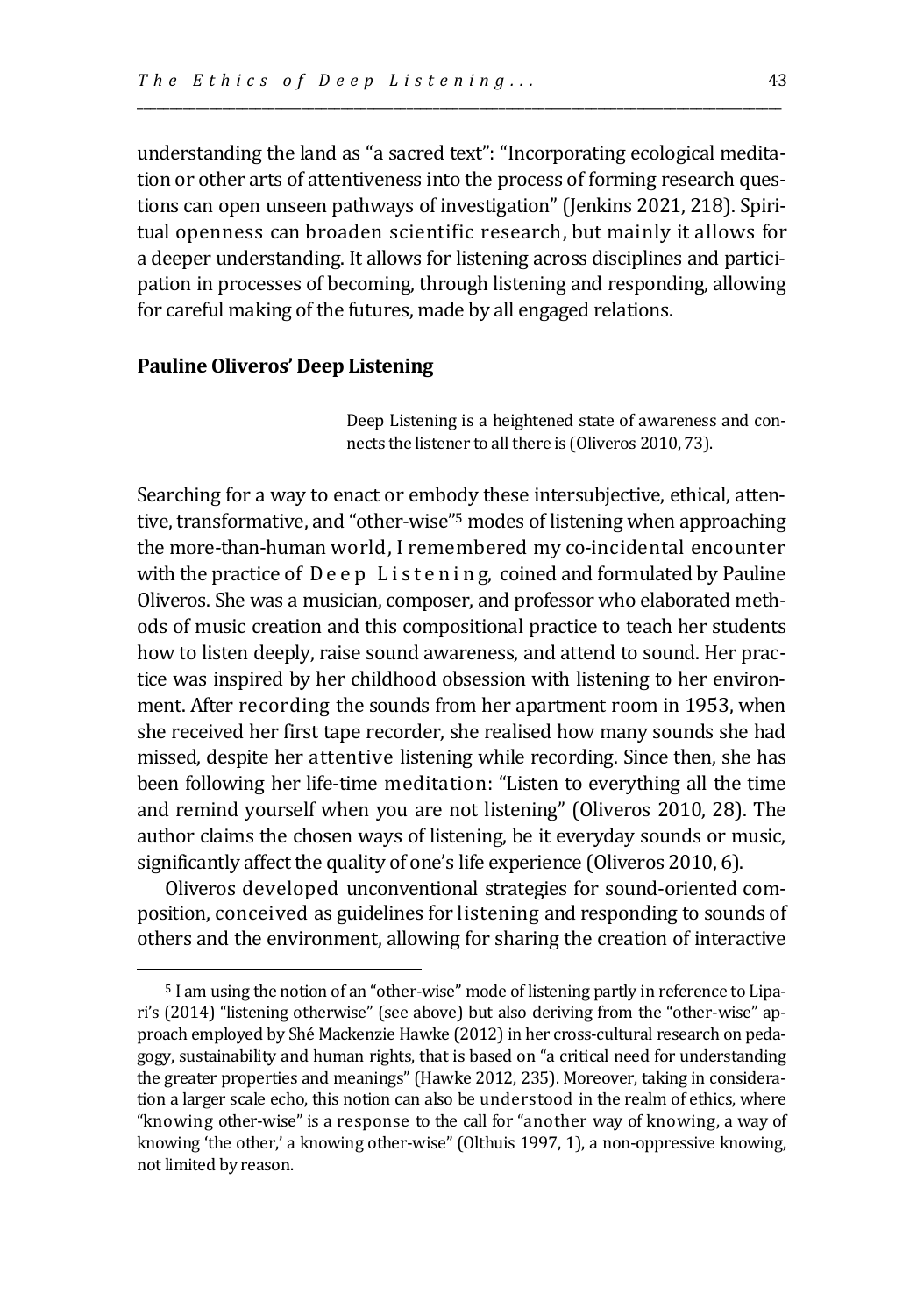music. She wrote one of her earliest collections of such compositions, *Sonic Meditations* (Oliveros 1974), in 1971, after many trials with oral instructions when she was performing and researching them with the <del>♀</del> Ensemble. Instructions include general open statements and reassurances, such as: "Anything goes if and only you are listening" (Oliveros 2010, 8). Pieces include nonverbal sounds, allow expressing emotions and exploring the unknown, and consequently provoke a sense of release after attending such performances (Oliveros 2010, 7). Instructions such as "to start an attentional process within a participant and among a group" (Oliveros 2010, 5) are more generally called "text scores," since they are written mainly in prose. Describing these compositions, she explains that they were often dismissed, since they were not suited to be judged, reflected upon in the frames of conventional aesthetics of Western artistic thought, due to their lack of notation, specifications of pitches or rhythms, melodies or harmonies. With her work centred on listening, she has redefined the responsibilities of the composer, the performer, and the listener (Oliveros 2010, 6).

\_\_\_\_\_\_\_\_\_\_\_\_\_\_\_\_\_\_\_\_\_\_\_\_\_\_\_\_\_\_\_\_\_\_\_\_\_\_\_\_\_\_\_\_\_\_\_\_\_\_\_\_\_\_\_\_\_\_\_\_\_\_\_\_\_\_\_\_\_\_\_\_\_\_\_\_\_\_\_\_\_\_\_\_\_\_\_\_\_\_\_\_\_\_\_\_\_\_

The term Deep Listening was coined by Oliveros, Stuart Dempster, and Panaiotis as a play on words after these musicians went to record in and "play with" the underground cistern in 1988, which was followed by an album release of the Deep Listening ensemble the following year. From there Deep Listening emerged as Oliveros' compositional and lifelong practice that continues to evolve.

The more I listen, the more I learn to listen. Deep Listening involves going below the surface of what is heard, expanding to the whole field of sound while finding focus. This is the way to connect with the acoustic environment, all that inhabits it, and all that there is (Oliveros 2010, 77).

The exercises in Deep Listening practice consist of energy work, bodywork and dreamwork, breathing and vocalisations. It is cultivated through repetition, practice, and discussion. Being a specific form of sonic meditation, it stresses the importance of the interplay between the focal and global listening modes<sup>6</sup> to sounds, which are not limited to music or speech but in-

<sup>6</sup> According to the direction of attention of one's listening, Oliveros (2010, 29) differentiates two modes of listening. F o c a l listening is directed to one specific sound, which the concentration of the listener is narrowed down to, listening for detail. G l o b a l listening is an open receptive state, in which the listener concentrates their awareness to including all the possible sounds to listen to, listening for context. Besides the ones they actually hear, listeners try to auralise the sounds that are present in that moment but are not heard. Oliveros interprets these two modes as contraction and expansion between a t t e n t i o n and a w a r e n e s s, and the balance between them allows for a connection with all existence (Oliveros 2010, 74).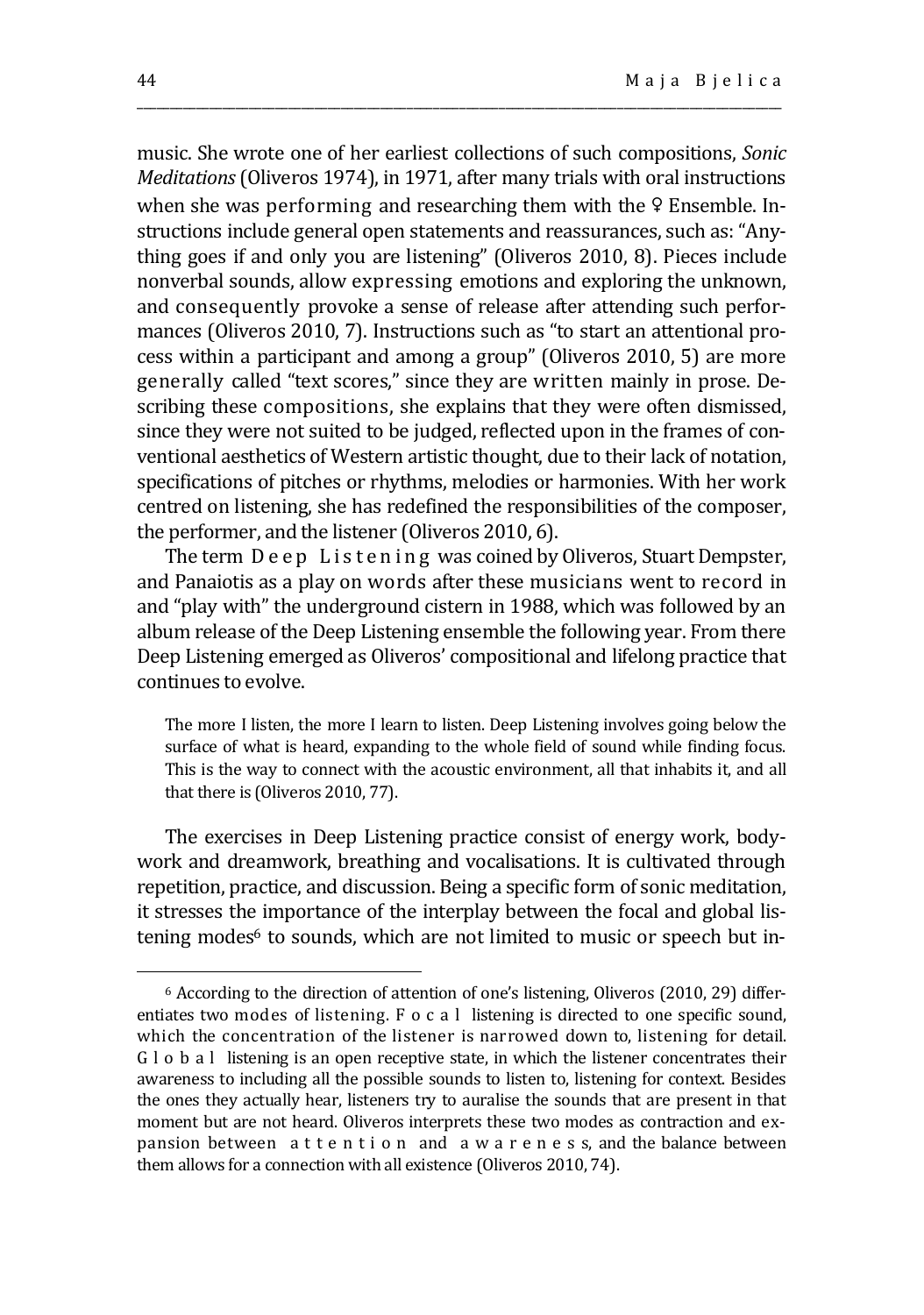clude all perceptible vibrations. "The relationship of all perceptible sounds is important" (Oliveros 2005, xxiv). Responses from the participants in the Deep Listening practice resonate with being. This is due to the practice's inclusiveness, involving imagination, researching meaning and memory immersion. The practice allows for a myriad of possibilities of growth and change, but also of interpretation, when travelling below consciousness through heightened listening (Oliveros 2010, 78). "Deep Listening comes from noticing my listening or listening to my listening and discerning the effects on my bodymind continuum, from listening to others, to art and to life" (Oliveros 2005, xxiv). Oliveros differentiates between hearing and listening, the first being a primary sensory perception and involuntary, while the second is a voluntary process that through training and experience produces culture (Oliveros 2010, 73). Listening directs attention, spreads awareness, interprets meaning, and encourages action.

\_\_\_\_\_\_\_\_\_\_\_\_\_\_\_\_\_\_\_\_\_\_\_\_\_\_\_\_\_\_\_\_\_\_\_\_\_\_\_\_\_\_\_\_\_\_\_\_\_\_\_\_\_\_\_\_\_\_\_\_\_\_\_\_\_\_\_\_\_\_\_\_\_\_\_\_\_\_\_\_\_\_\_\_\_\_\_\_\_\_\_\_\_\_\_\_\_\_

### We hear in order to listen.

We listen in order to interpret our world and experience meaning. Our world is a complex matter of vibrating energy, matter and air just as we are made of vibrations. Vibration connects us to all things interdependently (Oliveros 2010, 78).

Being connected "to all things interdependently" can be experienced precisely through listening, realising that everything is included in the world's soundscape. As Schafer presents it, "We are simultaneously its audience, its performers and its composers" (Schafer 1994, 205). Through listening, we can become aware of our own impact on the soundscape, and consequently also on the world, and we are able to identify "destructive sounds" and can be encouraged to act upon them. Here, Oliveros and Schafer listen parallelly, despite coming from different backgrounds. However, Deep Listening, being a composition practice, is a great supplement in developing the a c o u stic design advocated by Schafer, which is "a matter of the retrieval of a *significant aural culture*, and that is a task for everyone" (Schafer 1994, 206). Through practices of Deep Listening, e v e r y o n e can contribute to design such culture, and therefore this practice is of great importance to the scientific fields of sound studies, including ecoacoustics or acoustic ecology.

Oliveros' work is considered in scientific discussions mainly as music composition, an artistic product;<sup>7</sup> sporadically it is considered from the perspectives of sociology and gender studies;<sup>8</sup> however, Oliveros' Deep Listen-

<sup>7</sup> See for example "The Theory of Sonic Awareness in the Greeting by Pauline Oliveros" (von Gunden 1981) or "Music with Roots in the Aether"(Osterreich 1977).

<sup>8</sup> Contributions such as "The Politics of Collaborative Performance in the Music of Pauline Oliveros" (Lange 2008) or "The Gendered Construction of the Musical Self: The Music of Pauline Oliveros"(Taylor 1993).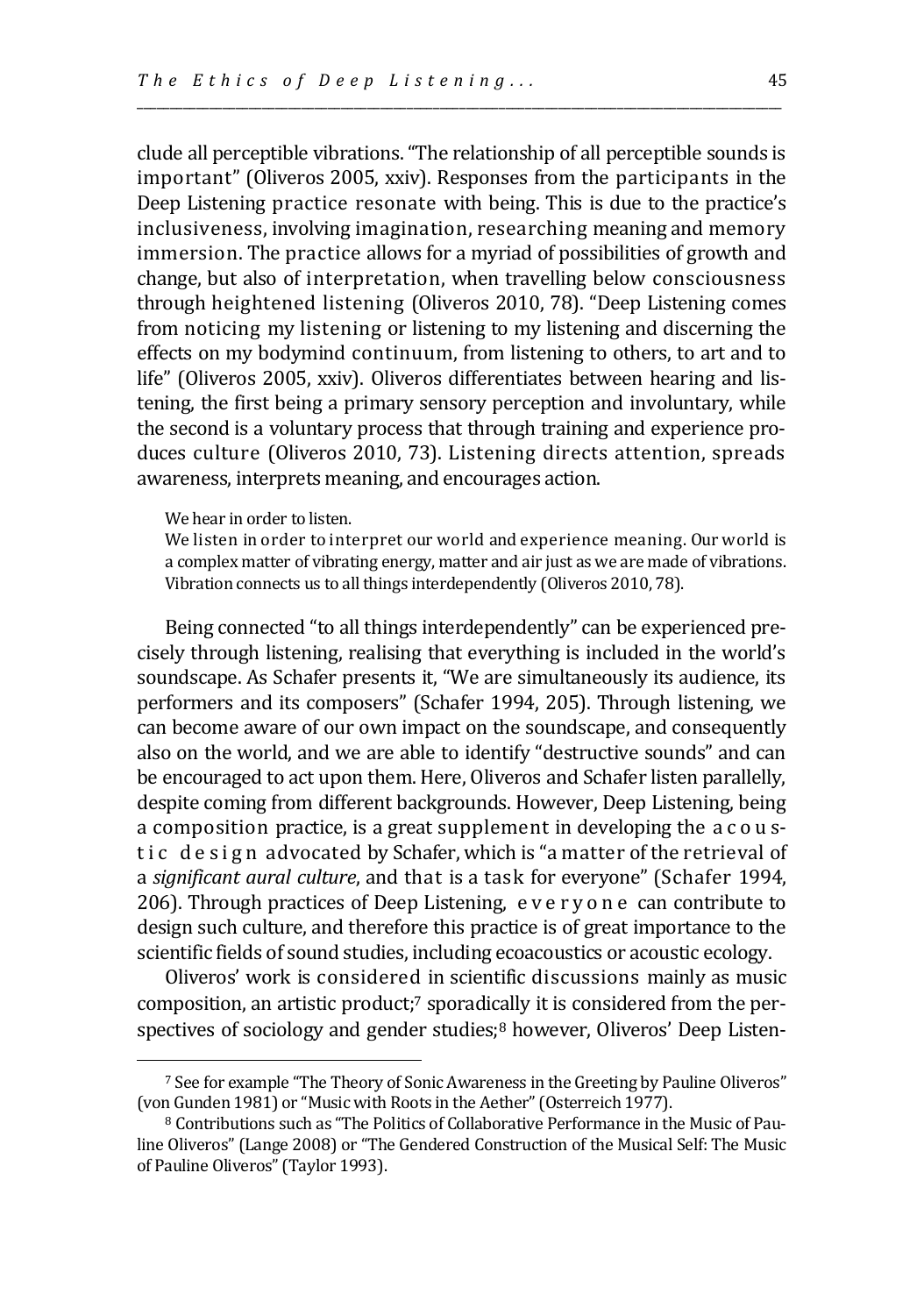ing practice is not addressed much from the realm of ethics—one could guess due to its unconventional ground and unscientific approach. An example of dismissal can be found in the critique of Nina Dragičević (2022), who in her research engages with listening as a method of sociological inquiry in the sounding of bureaucracy. Dragičević recognises elements of essentialism in Oliveros' belief about listening being a primordial perceptual human condition—from which a person is gradually distanced, but which one can eventually and expediently re-access, as if listening were not under the influence of reduction of experiential perception nor conditioned by language (Dragičević 2022).<sup>9</sup> I am exposing here Dragičević's critique as an acknowledgement of the drawbacks one might have when encountering the practice of Deep Listening. To Dragičević's critique, I would add that Oliveros' Deep Listening practice is generally conceived as a performative practice—collaborators engage in it mainly to produce sounds or music in a communal way. However, Oliveros' main intention was not directed only to this goal; the performative aspect of this practice is not so much in the p e r f o rm a n c e itself, performance understood as staged and arranged, a show with a public, an audience. Rather, the focus is on p e r f o r m i n g, as doing, creating, being in a listening space, shared with others, humans and nonhumans, the environment itself.

\_\_\_\_\_\_\_\_\_\_\_\_\_\_\_\_\_\_\_\_\_\_\_\_\_\_\_\_\_\_\_\_\_\_\_\_\_\_\_\_\_\_\_\_\_\_\_\_\_\_\_\_\_\_\_\_\_\_\_\_\_\_\_\_\_\_\_\_\_\_\_\_\_\_\_\_\_\_\_\_\_\_\_\_\_\_\_\_\_\_\_\_\_\_\_\_\_\_

John Luther Adams, in the "Foreword" to Oliveros' third collected writings (Oliveros 2010), presents her as someone who "believes that music has the power to transform human consciousness and society;" someone who explores the borders of music and is still "always at the centre of experience;" and someone who "makes music in and with the larger-than-human world" (Oliveros 2010, iv–v). The latter, namely, that Oliveros does not conceive of her practice of Deep Listening in anthropocentric terms, is evident in some of her guidelines for music making, such as "Three Strategic Options," where the instructions are to sound before, after, or with another performer. To this, she adds: "If performing as a soloist, substitute sound from the environment for another performer" (Oliveros 2010, 5). Sounding before, after or with the environment requires an attentive listening to it and acknowledging its presence through offering space to its sounds. Here, the listenerperformer approaches the environment as a collaborative entity and helps

<sup>9</sup> Moreover, Dragičević presents Oliveros' notion of listening as affected by the *new age* paradigm of the 20<sup>th</sup> century and new waves of feminism looking out for "authenticity." To these categorisations John Luther Adams, when introducing Oliveros' work, has a ready answer: "But anyone who would dismiss her as a sort of New Age guru is missing the fierce intellect that burns within the woman and her work" (Oliveros 2010, iii-iv).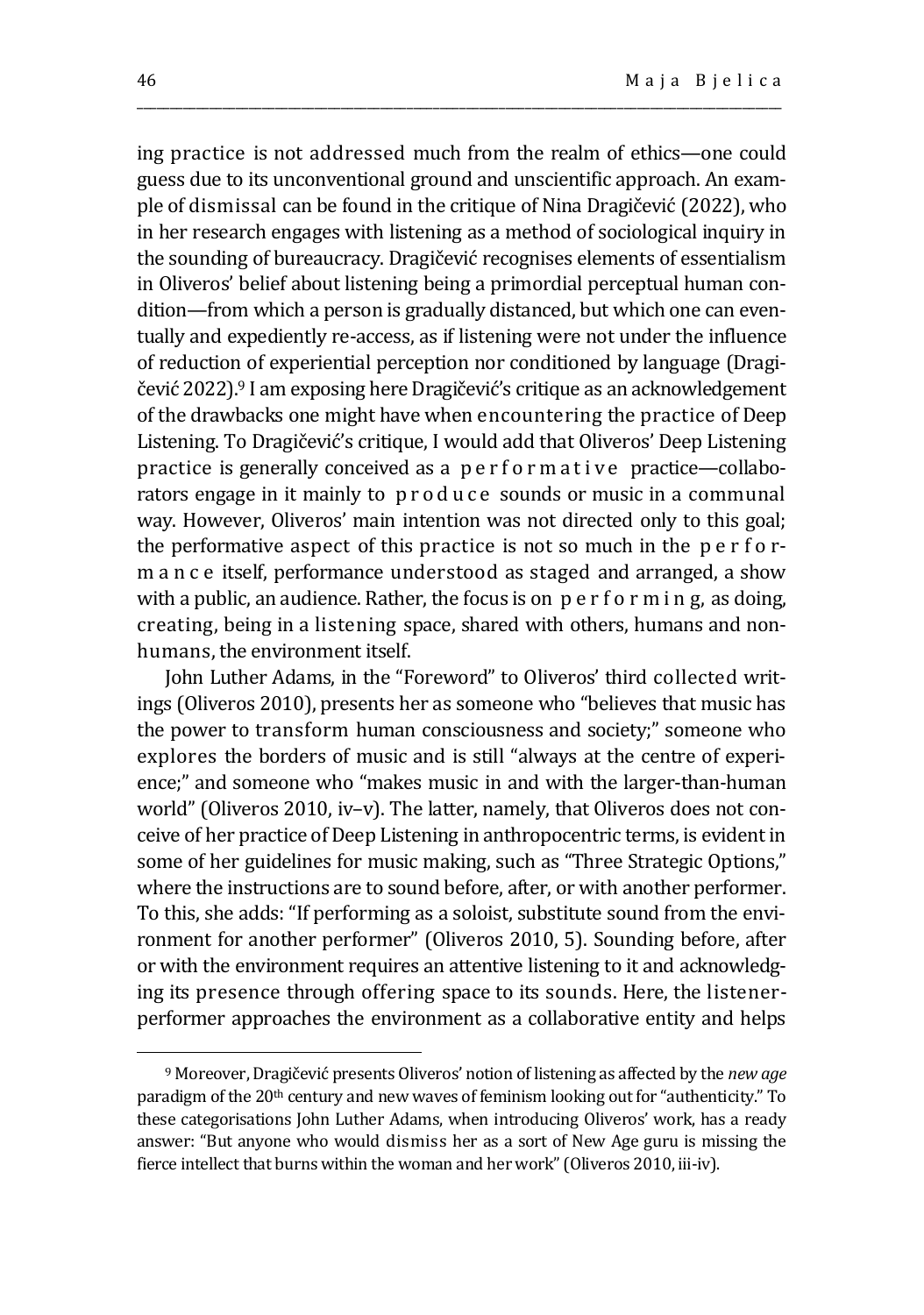to understand the ecological roles of sounds, and therefore contributes to the deepening of the sphere of ecoacoustics as the "new science" that investigates sound as a subject (Farina and Gage 2017, 1). Farina and Gage (2017, 2-3) expose animals that use sounds of the environment as a signal for survival, but also stress the role of listening to their sounds as a study of species communication. Similarly, Oliveros (2005, xxv) claims that all animals are deep listeners: when we enter their environment, they receive us listening completely, since listening conditions survival. When flooded with sounds of urban life, human ears adapt to selective listening or narrow focus, disconnecting us from our environment. Listening allows one to reconnect, discover, and explore; it is always relational. "As you listen, the particles of sound (phonons) decide to be heard. Listening affects what is sounding. The relationship is symbiotic" (Oliveros 2005, 40).

\_\_\_\_\_\_\_\_\_\_\_\_\_\_\_\_\_\_\_\_\_\_\_\_\_\_\_\_\_\_\_\_\_\_\_\_\_\_\_\_\_\_\_\_\_\_\_\_\_\_\_\_\_\_\_\_\_\_\_\_\_\_\_\_\_\_\_\_\_\_\_\_\_\_\_\_\_\_\_\_\_\_\_\_\_\_\_\_\_\_\_\_\_\_\_\_\_\_

In her works, Oliveros raises awareness about the increasing loudness of sounds brought by the industrialisation of society. She notes that many machines could be silent, but the usage of the loud ones gives a sense of power and control. Oliveros points out that urban sound levels keep rising. "No part of the planet is untouched by machine sound." She calls upon human responsibility to consider noise regulation that would not be damaging to humans, animals, and the planet (Oliveros 2010, 81). This is something, as already mentioned, Murray R. Schafer did with his acoustic ecology and design that should eliminate destructive sounds (1994, 205). This tendency is being developed further in contemporary directions of sound studies and ecology, as presented in the volume *A Sonic Anthropocene*. As Louro *et al.* (2021, 8) argue, listening to the environment allows for an awareness of its microevents, which relates to Deep Listening's direction in fostering attention and awareness. It connects to Oliveros' thought further on, since listening in giving awareness changes and affects the subject that one listens to (Oliveros 2005, 40). Contemporary sound studies, such as acoustic ecology, bioacoustics, or soundscape ecology, strive toward the transformation of the "listened to," through documentation of its sound, which allows the examination of the (human) impact on it and the cultivation of a critical stance about it (Louro *et al.* 2021, 4-6). This surely connects directly to Feld's notion of acoustemology, where through listening one discovers, knows, and acts critically (Feld 2015).

In her writings, Oliveros (2010, 22-25, 80) also stresses that in the tradition of Western culture the visual is privileged, which is also evident in the vocabulary we use when referring to musical and sound creation. Similarly, the developing and emerging scientific fields of sound studies stress the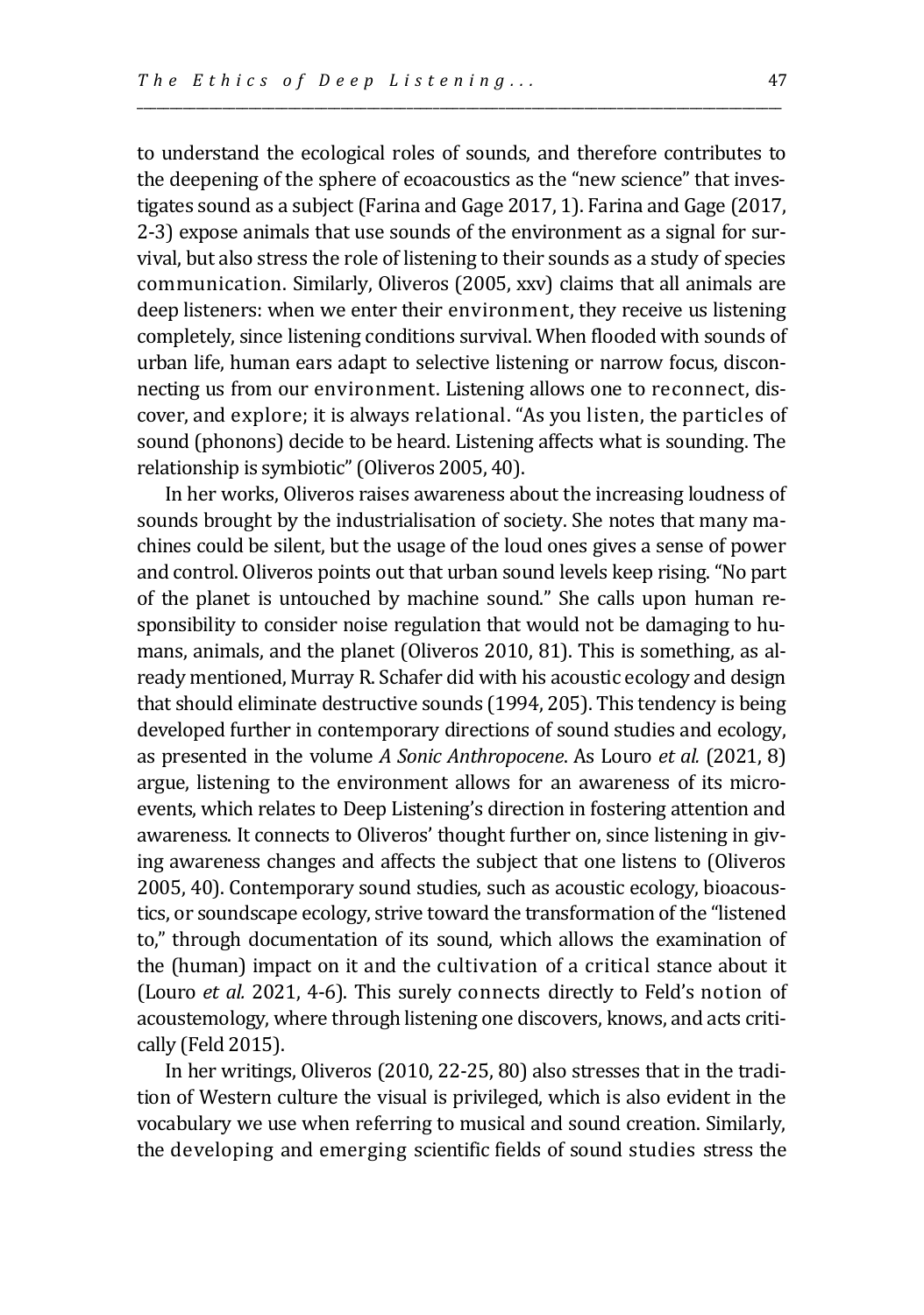importance of acknowledging the ocularcentrism of Western culture (Louro *et al.* 2021, 8). Through changing the vocabulary we use, Oliveros claims that we could allow for a shift in attention. With this in mind, she proposes a list of auditory terms that would foster this shift when speaking of sound and audition, which include such terms as aurality, auralization, phonation, resounding, reverberating, silentness, transonic, unhearable, or sonosphere, and some of these terms can be found in the aforementioned emerging sciences in sound research (cf. Allen 2014; Farina and Gage 2017; and Louro *et al.* 2021). Taking into consideration the terms Oliveros proposes, we can see, for example, that the term s o n o s p h e r e hints at the fact that Oliveros' listening practice is understood beyond the human: "*The Sonosphere is the sonorous or sonic envelope of the earth.* […] *All cells of the earth and body vibrate*" (Oliveros 2010, 22). And further: "The *sonosphere* includes all sounds that can be perceived by humans, animals, birds, plants, trees and machines" (Oliveros 2010, 22-23). At this point, she omits minerals, stones, or water from perceiving sounds, but we might extend Oliveros' Deep Listening to those as well once we search throughout her compositional work. Her piece "Echoes from the Moon," which she and her collaborators were performing in the late 1990s, included making music "with the moon as a delay line" (Oliveros 2010, 60), which was enabled by the use of a ham radio signal that was sending recorded sounds "to the moon" and receiving them back from her as an echo. Surely, we cannot claim that the moon was performing, but while attending to the performance, performers and listeners could interpret the sounds coming back from her as they were listened to.

\_\_\_\_\_\_\_\_\_\_\_\_\_\_\_\_\_\_\_\_\_\_\_\_\_\_\_\_\_\_\_\_\_\_\_\_\_\_\_\_\_\_\_\_\_\_\_\_\_\_\_\_\_\_\_\_\_\_\_\_\_\_\_\_\_\_\_\_\_\_\_\_\_\_\_\_\_\_\_\_\_\_\_\_\_\_\_\_\_\_\_\_\_\_\_\_\_\_

In her compositional and performative work, Oliveros includes the environment as the co-creator, co-listener in the process. In her piece from 1998, "In Consideration of the Earth" (for solo brass or wind instrument), the guidelines are given in six lines: "Listen in all directions" (Oliveros 2013, 31). In her first call she obviously invites towards global listening, encompassing all sounds around the listener, sounder. She continues: "Turn and play only to the North (interacting with sounds perceived or imagined)." Here, directionality is given as a line to follow when producing sound based on an interplay with the sound coming from the same direction. Then, the instructions guide the listener to other directions of the Earth, east, south, and west, as in a clockwise rotation. Finally, Oliveros turns the listener to the centre, playing to it and interacting with it. She directs the listener directly to the core of the Earth, the planet, their home. In performing this piece, the listener encounters Earth, its physicality, its relation to themselves, its unknown. Through the act of listening, they are bound to respond to Earths'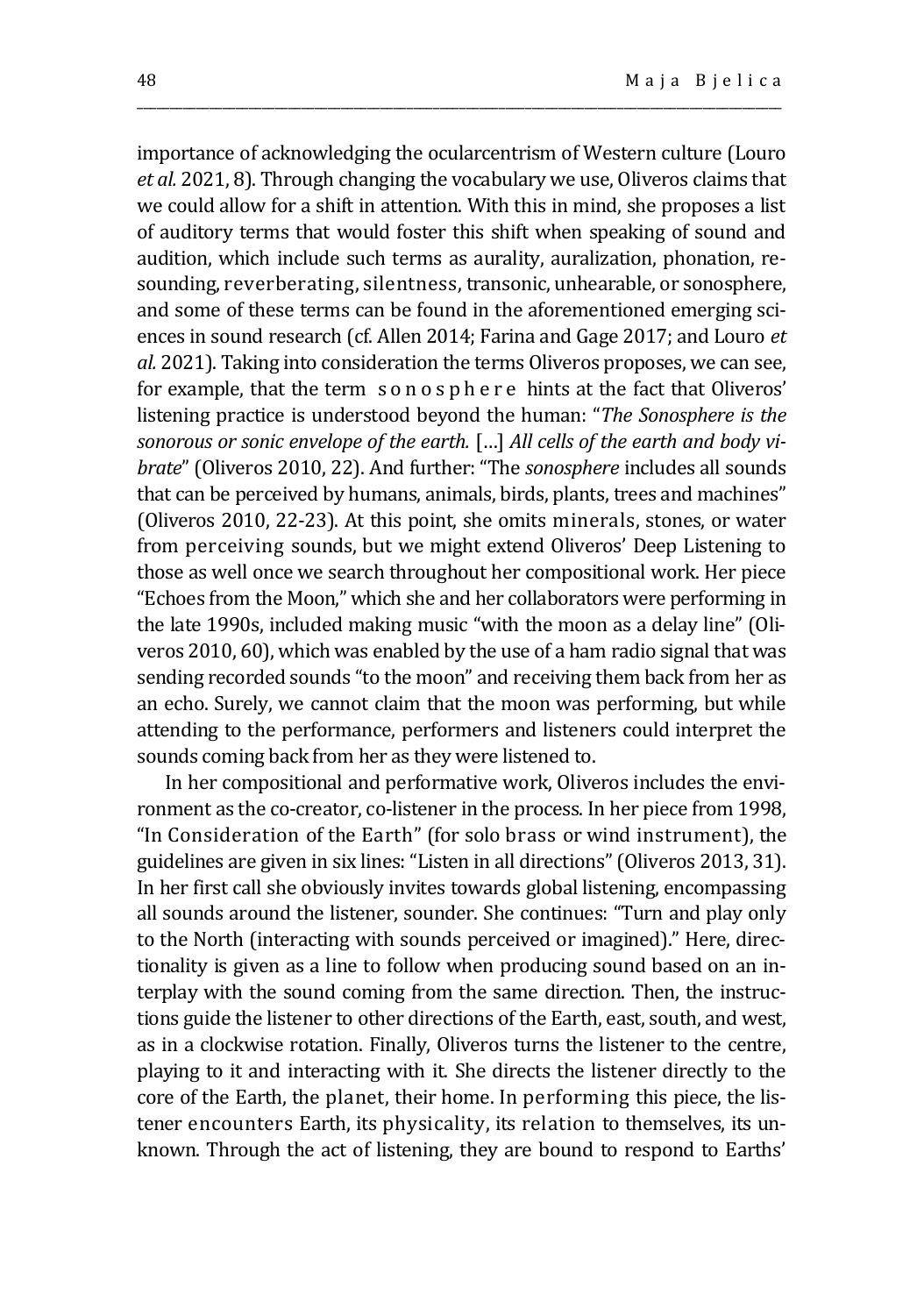sounds and calls. This brings us to the responsibility toward the unknown as basics of the ethics of listening, or listening otherwise, introduced by Lipari (2014), which allows attention and awareness, similar to Oliveros' Deep Listening practice, towards the unfamiliar, the non-human. It allows for interconnectivity with more-than-human beings and objects, matters, entities: "*listening otherwise* […] suspends the wilfulness of self- and foreknowledge in order to receive the singularities of the alterity of the other" (Lipari 2014, 185). This is one of the aspects of listening otherwise that resembles the Deep Listening approach towards the non-human that through listening allows for an ethical encounter with the environment as an irreducible subject, to co-habit with. This listening and responding to the listened-to relates to Jenkins (2021) participation in becoming, as co-habitation, co-being. The practice of Deep Listening coincides with Jenkins' modes of listening (2021, 203-215), since it fosters attention to any sounds; therefore it includes any environmental sound and allows for the environment to be met and discovered in an alternative way: by participating in sounding, the listener's epistemic models are reoriented toward unconventional ones that allow openness, which brings the listening subject to the realm of ethics. As an ethics of listening, Deep Listening also encourages dialogue through sounds and allows for (environmental) vulnerability and (human) accountability to be acknowledged.

\_\_\_\_\_\_\_\_\_\_\_\_\_\_\_\_\_\_\_\_\_\_\_\_\_\_\_\_\_\_\_\_\_\_\_\_\_\_\_\_\_\_\_\_\_\_\_\_\_\_\_\_\_\_\_\_\_\_\_\_\_\_\_\_\_\_\_\_\_\_\_\_\_\_\_\_\_\_\_\_\_\_\_\_\_\_\_\_\_\_\_\_\_\_\_\_\_\_

Another Oliveros' piece, incorporating the environment and fostering interconnectivity, is "The River Meditation" from 1976.

By a river or stream, listen for the key notes in the rushing waters. Allow your voice to blend with the sounds that you hear (Oliveros 2013, 46).

As in the piece presented previously, the listener interacts with their environment, in this case with a river or stream. Not only do they respond to their sound, they try to blend with it. For that, an increased amount of attentive listening is required to blend with the sound of the water as much as possible. In doing so, the listener is in close proximity to the water body, they are levelled with each other, they interact. One could say, they are performing a duet. In this practice, again, awareness of the environment comes to the fore.

There are other, more complex pieces fostering an awareness of the environment and attention to it and its' sounds, and listening interaction with it, such as "Environmental Dialogue" from 1997 (revised in 2008; Oliveros 2013, 117-118), "Earth Ears" from 1989 (Oliveros 2013, 87-91), and "Collec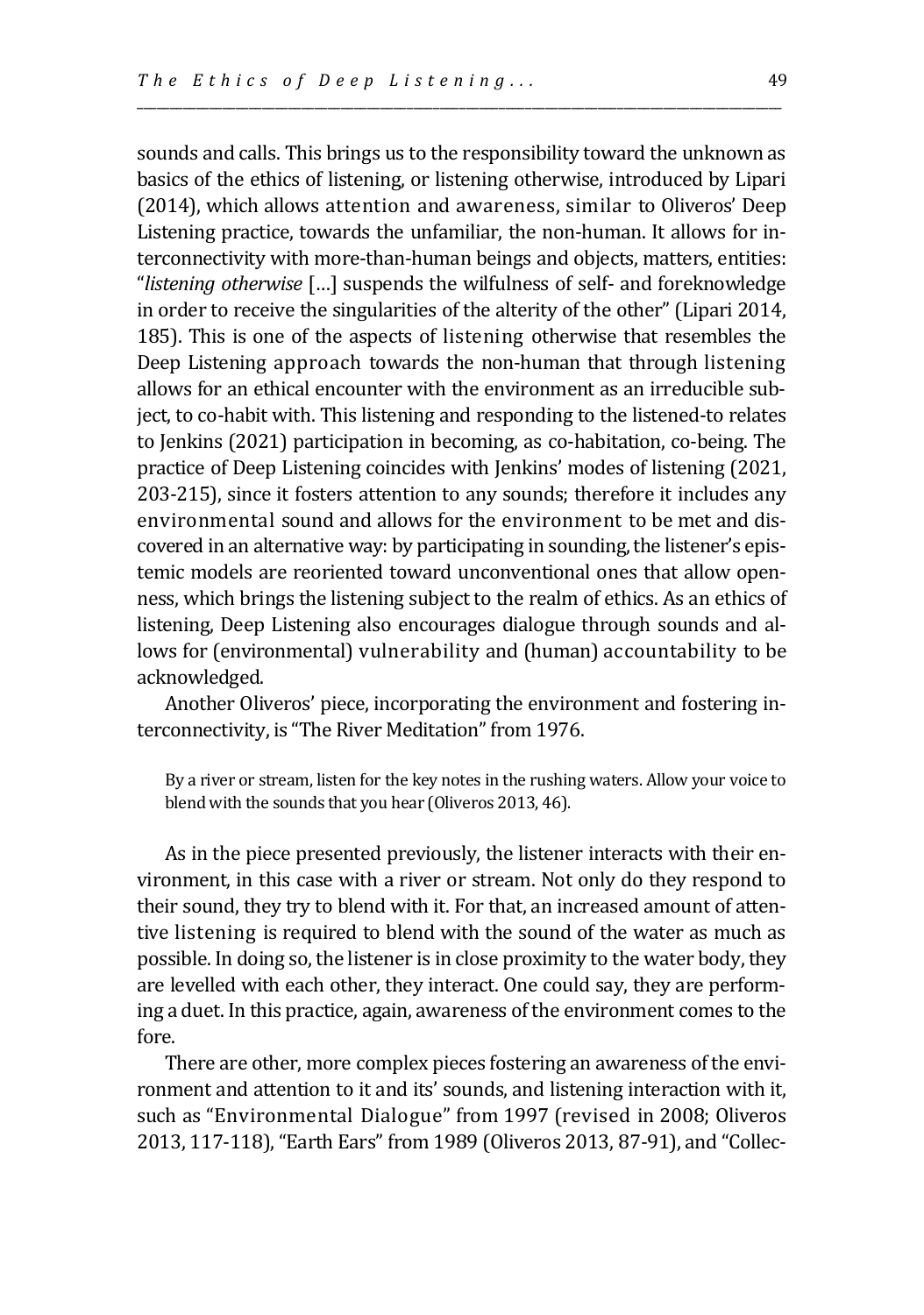tive Environmental" from 1975 (revised in 1996; Oliveros 2013, 168). But at this point I would like to turn to a text that is more poetic and was written in 1992 as "A Composer's Guide in Deep Listening" as noted under the title "The Earthworm also Sings" (Oliveros 2013, 1-12). Here is the opening of the text (Oliveros 2013, 1-2):

\_\_\_\_\_\_\_\_\_\_\_\_\_\_\_\_\_\_\_\_\_\_\_\_\_\_\_\_\_\_\_\_\_\_\_\_\_\_\_\_\_\_\_\_\_\_\_\_\_\_\_\_\_\_\_\_\_\_\_\_\_\_\_\_\_\_\_\_\_\_\_\_\_\_\_\_\_\_\_\_\_\_\_\_\_\_\_\_\_\_\_\_\_\_\_\_\_\_

I hear I am I receive what is Listening No argument My body is sound Listening guides my body Sound is the fiber of my being and of all sentient beings without exception Is sound intelligence? The earth is also sound guided by sound and so are all things of the earth

Oliveros starts with "I," with her experience, her being through hearing and receiving through listening, which guides her body that is sound; sound being the fibre of her being. The author here introduces the reader to listening and sound through her own experience of it, through her embodiment of the experience of listening, of being sound. Through this presented experiential knowledge, she applies it to all the things on earth, claiming that they and earth are also sound, and guided by it. She continues to describe the earth and her returning to her, establishing a relationship, connection through vibrations (Oliveros 2013, 2-3):

Rocks are her ears recording all of her events from the beginning My earth body returns to hers where the earthworm also sings Inside/outside vibrations My bones resonate My stomach, spleen, liver, kidneys, lungs and heart resonate These organs are sound contain sound The rhythms of my bodily life encoded in the theater of my mother's womb I listened from the beginning universal process cellular language familiar to all sentient beings without exception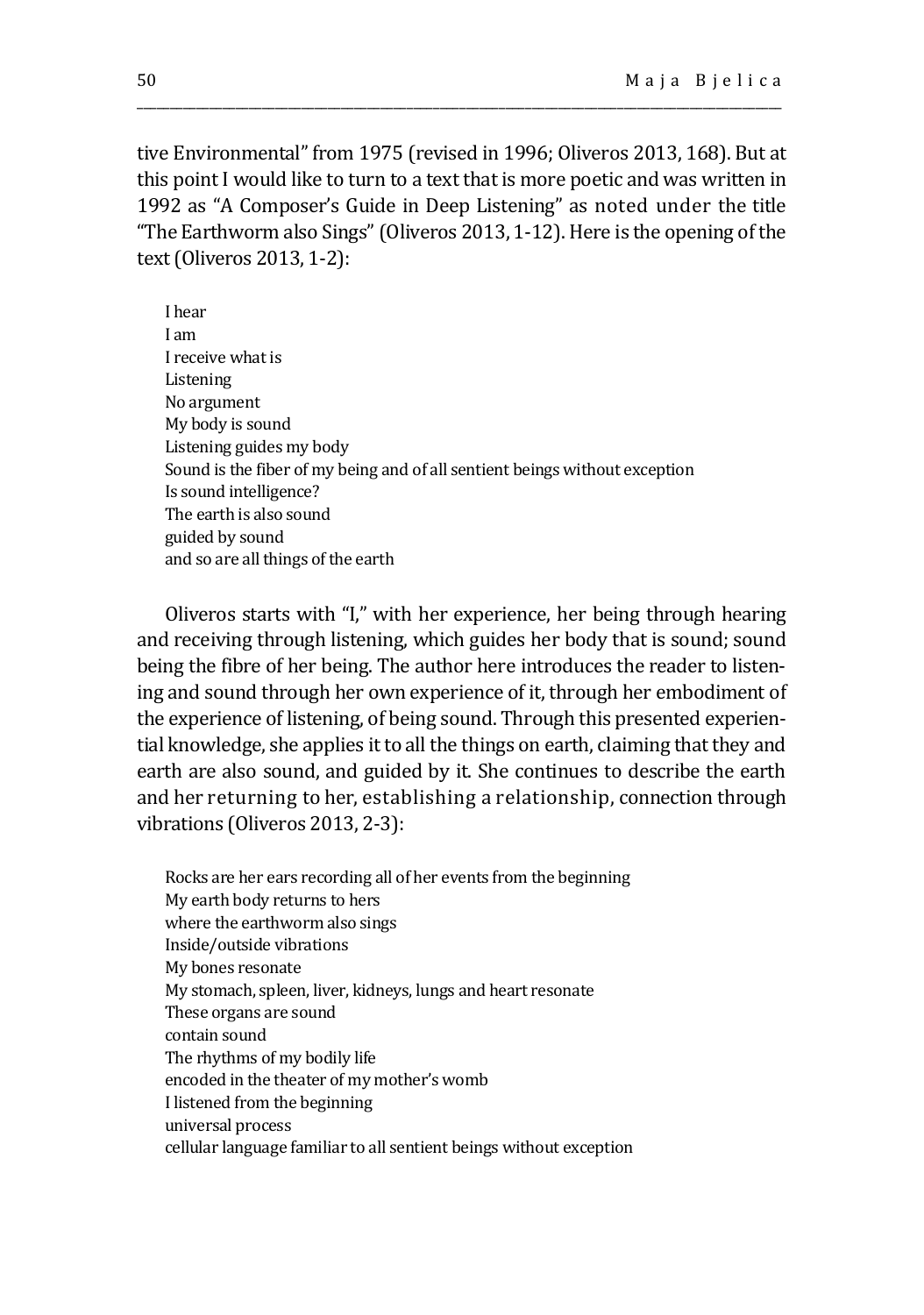From connection to earth, Oliveros returns twice to herself: returning to earth and returning to her bodily experience through vibrations, resonating, sounding. From there, she comes back to the "universal process" of listening from the beginning, common to all as a "cellular language." Also, she returns to the beginning, which is also the end, as one might notice in the lines following these, where she includes in her connecting to the earth also death, which she also perceives as sound, listening: "listening to death / returning to home in the earth / where the earthworm also sings" (Oliveros 2013, 4). Her thoughts on life and death connect the two together, avoiding any morbid tone that might appear in otherwise addressing death. Through returning to earth, she comes home, to life, through death, taking another form that is always sounding. Sound, being a shared element, shared experience, shared pleasure (Oliveros 2013, 6):

\_\_\_\_\_\_\_\_\_\_\_\_\_\_\_\_\_\_\_\_\_\_\_\_\_\_\_\_\_\_\_\_\_\_\_\_\_\_\_\_\_\_\_\_\_\_\_\_\_\_\_\_\_\_\_\_\_\_\_\_\_\_\_\_\_\_\_\_\_\_\_\_\_\_\_\_\_\_\_\_\_\_\_\_\_\_\_\_\_\_\_\_\_\_\_\_\_\_

Primary pleasure of one's own sounds and of other's sounds One's own inside/outside/space/silence Pleasure shared by all sentient beings without exception throughout space and time even if I have forgotten to listen Ear is always open even if in my filtering moments I am not open to receiving I hear if I remember. I hear more if I remember to remember

Here, Oliveros alludes to the fact that the ear, as a perceiving body part, is always active, ready to receive, since it is always open. Yet, if not ready to receive, it can miss sounds if it is not listening. However, Oliveros keeps reminding us to "remember to remember": that we can listen to something while remembering it, even if we missed it. Remembering to listen adds to the regular perception of sounds those of them that we would have missed if we had forgotten to remind ourselves to listen.

In the quoted lines, Oliveros mentions three times "all sentient beings without exception" in terms of her connection to them (these sentient beings), of having something in common or sharing something—sound. She deeply feels that sound is the connecting element of everything, of all sentient beings: sound is our fibre, the sound of cellular language connects us all to the beginning, and moreover, it is a pleasure shared by all. Here the author establishes a connection that is not human-centered but levelled to the perception of sound in all its forms. Unfortunately, Oliveros does not explic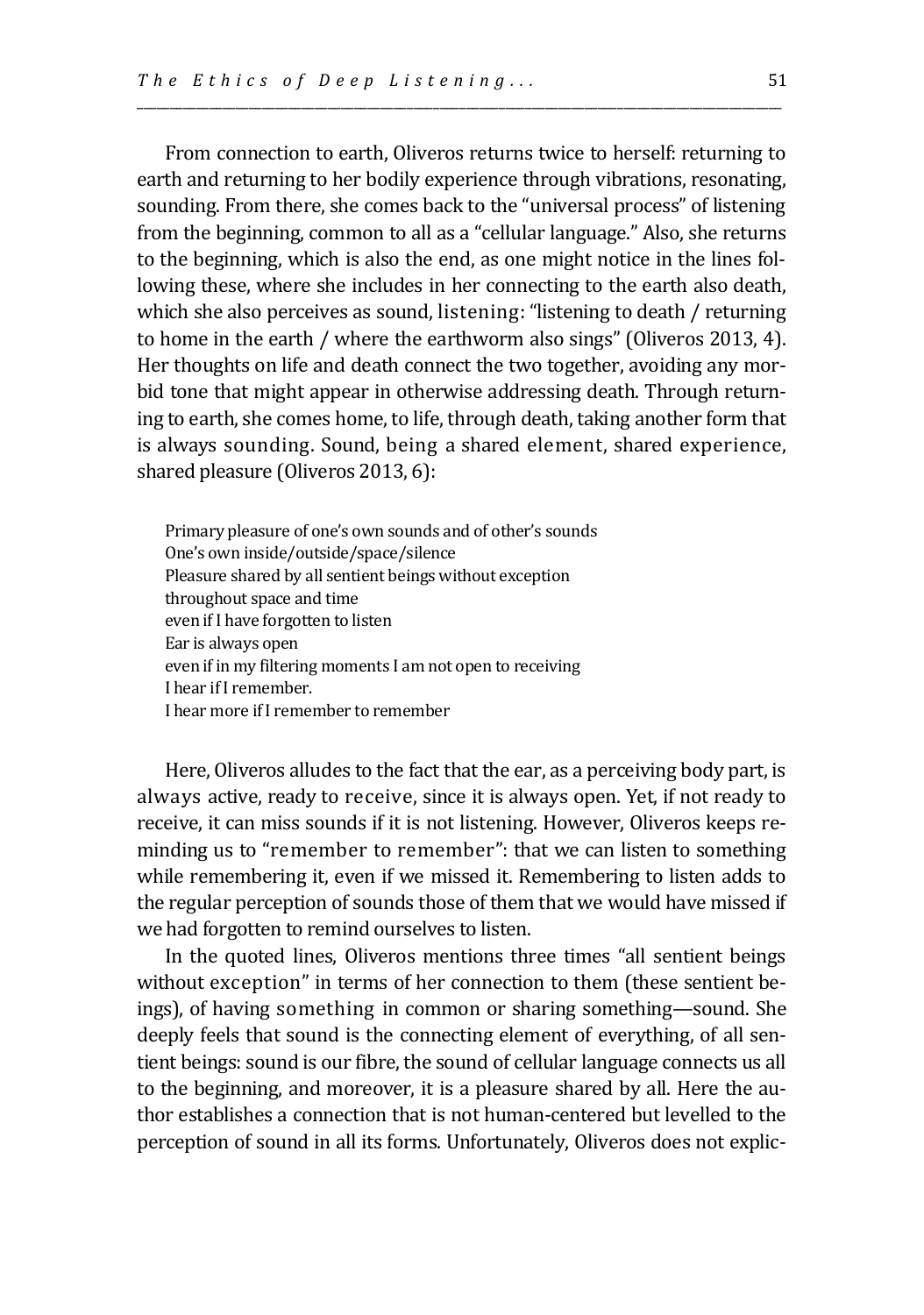itly state who and what she has in mind while addressing "all sentient beings,"<sup>10</sup> but through reading her works, we can state that she would include among us also beings beyond the animal and plant worlds, such as water, wind, the moon, rocks, machines, and others. A reason for not stating in detail what she means could be found in the fact that she strives toward the openness that listening allows, in the fact that she is aware that she cannot know what might be included by "all sentient beings" and that, therefore, one should always leave space or silence for the unknown to emerge (Oliveros 2013, 10-11):

\_\_\_\_\_\_\_\_\_\_\_\_\_\_\_\_\_\_\_\_\_\_\_\_\_\_\_\_\_\_\_\_\_\_\_\_\_\_\_\_\_\_\_\_\_\_\_\_\_\_\_\_\_\_\_\_\_\_\_\_\_\_\_\_\_\_\_\_\_\_\_\_\_\_\_\_\_\_\_\_\_\_\_\_\_\_\_\_\_\_\_\_\_\_\_\_\_\_

Returning to where the earthworm also sings, deepest listening is for that which has not yet sounded

Receiving that which is most unfamiliar learning its space time sound silence dance Interacting with that which is most familiar Listening until the newest is learned Making space for the yet unborn through stillness

The unheard, the unsounded, need our deepest listening in order to emerge. Stillness, allowing for silence and no vibrations, allows other vibrations, still unknown, to spring and slowly be recognised, familiarised, interacted with. And here is where Oliveros definitely steps into the realm of ethical thought, the ethics of listening, which can be reinforced with the help of the practice of Oliveros' Deep Listening. "We need to be listening in all possible modes to meet the challenges of the unknown–the unexpected" (Oliveros 2010, 80).

<sup>10</sup> I am thankful to the anonymous reviewer who pointed to the fact that the term "all sentient beings" is commonly referred to as understood in Buddhism (from early scriptures of the Pāli Canon), namely, all conscious beings, subject to illusion, suffering and rebirth, including divinities, humans, animal, spirits (Getz 2004, 760). Being a practicing Buddhist (Miles 2008, 7), Oliveros surely came from this background of understanding, but we can follow her thought in going beyond this definition of the term, especially through her practice that is inclusive of plants, objects and other matters.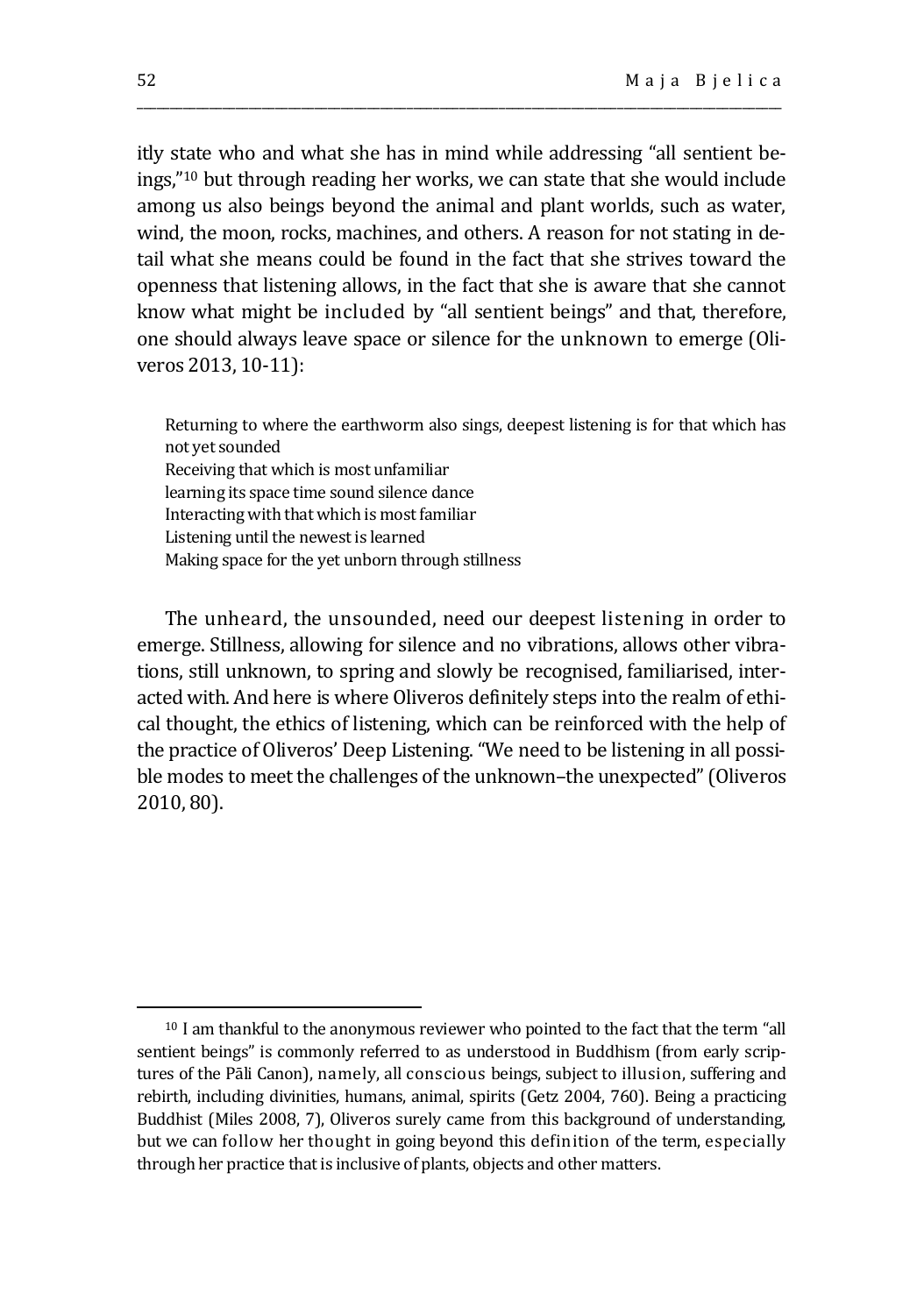## **Listening: The Transformative Process Towards an Ethical Attunement**

Yes, Deep Listening is the foundation for a radically transformed social matrix in which compassion and love are the core motivating principles guiding creative decision making and our actions in the world (Oliveros 2010, 90).

In this paper, we followed a reflection on ways to foster environmental awareness, through connecting it to environmental (sound) studies, attentive listening, and ethical conduct. Allowing ourselves to be inspired by the immersive practice of Deep Listening, offered to the world by Pauline Oliveros, we can facilitate our entering to the world of the ethics of listening, where we can acknowledge and secure the request for silence that allows the unknown and unexpected to appear through paying attention to sounds.

\_\_\_\_\_\_\_\_\_\_\_\_\_\_\_\_\_\_\_\_\_\_\_\_\_\_\_\_\_\_\_\_\_\_\_\_\_\_\_\_\_\_\_\_\_\_\_\_\_\_\_\_\_\_\_\_\_\_\_\_\_\_\_\_\_\_\_\_\_\_\_\_\_\_\_\_\_\_\_\_\_\_\_\_\_\_\_\_\_\_\_\_\_\_\_\_\_\_

As Oliveros reminds us, listening is a lifelong process, and is also a transformative process. "What is heard is changed by listening and it, in turn, changes the listener" (Oliveros 2010, 74). We may observe the transformative force of listening also in the activities presented by William Jenkins (2021) who recognises in the turn towards listening a meaningful possibility of connecting the scientific, political, and ethical realms in order to approach our shared future with responsibility and care. This is evident also in the realm of contemporary scientific attempts to expose sound, encountered through attentive listening, as an informative element for understanding the environment and for an ethical transformation of the human relationship towards it. The Deep Listening practice, combining attention and awareness, also encourages scientific research in acoustic ecology that is inclined to place "sound at the centre of an interdisciplinary conversation about the economic, social, cultural, political and ecological processes that underlie the currently ongoing planetary transformations" (Louro *et al.* 2021, 12-13). The centrality of sound and listening in Oliveros' creative practice was recognised by Heidi von Gunden (1981) before the artist coined the term Deep Listening; von Gunden defined it theoretically as "sonic awareness" that is "characterized by a continual alertness to sound and an inclination to be always listening" (von Gunden 1981, 409). It is specifically this environmental sonic awareness, emerged through listening, that allows for a transformation of the listener and their relation to the listened to. This is encouraged primarily by Oliveros' inclination towards "ritualism, healing and humanism" that allow us to go beyond the Western aesthetic and the dichotomy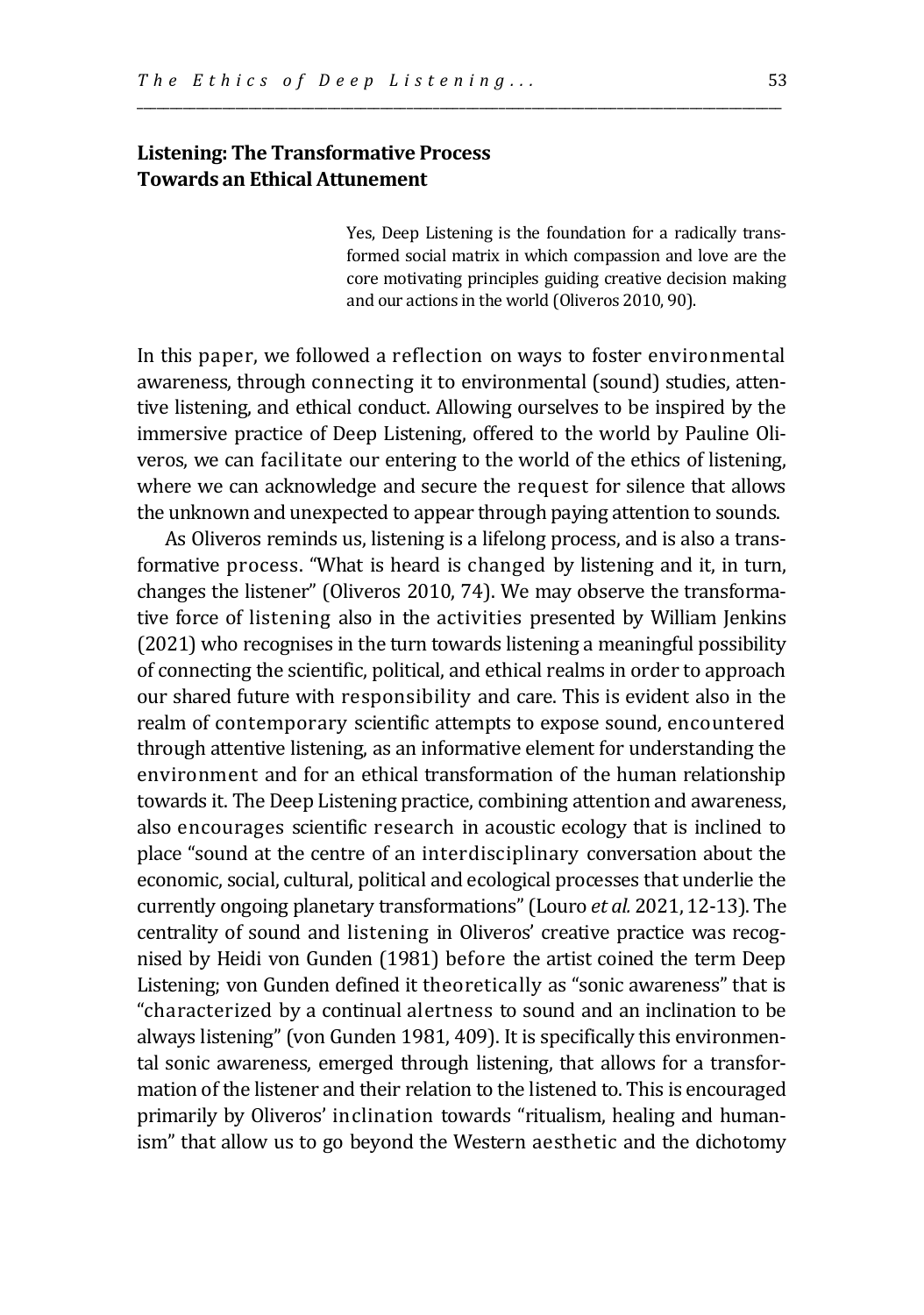between art and nature (von Gunden 1981, 411). Further, Oliveros' work proves that there is no such phenomenon as an isolated subject; in contrast, insisting in the experiential mode of creation, it emphasises its intersubjective dimension, fostering individual and collective agency (Miles 2008, 6).

\_\_\_\_\_\_\_\_\_\_\_\_\_\_\_\_\_\_\_\_\_\_\_\_\_\_\_\_\_\_\_\_\_\_\_\_\_\_\_\_\_\_\_\_\_\_\_\_\_\_\_\_\_\_\_\_\_\_\_\_\_\_\_\_\_\_\_\_\_\_\_\_\_\_\_\_\_\_\_\_\_\_\_\_\_\_\_\_\_\_\_\_\_\_\_\_\_\_

The perspectives of Deep Listening also coincide with acoustemology, which "is grounded in the basic assumption that life is shared with others-inrelation, with numerous sources of action […] that are variously human, nonhuman, living, nonliving, organic, or technological" (Feld 2015, 15). Analogically, Lisbeth Lipari exposes listening as an essential communicative practice with a great "potential for social, personal and political transformation" (Lipari 2014, 3). To this, we can add the possibility of transformation of our awareness of the environment and our (human) interconnection to it. Furthermore, Lipari stresses the importance of listening for an ethical attunement to each other, to life, to the world of which we are unavoidably part: "*listening otherwise* calls us to preserve our sense of vulnerability of all beings" (Lipari 2014, 184). This stance is something to which Pauline Oliveros' Deep Listening is deeply attuned.

To conclude this reflection, let us dedicate our attention to the words recently written by Annea Lockwood (2020, 1), an artistic peer to Oliveros, who with other collaborators engaging in environmentally conscious artistic activism created a collection entitled *A little guidebook for home listening*. These opening words are a vivid example of how listening can bring us closer to the unknown, to the not yet explored, to the world we inhabit and affect. Let them be a reminder of our responsibility for attentiveness and awareness of our present and future engagement in ethical care.

Listening with…

listening with the neighborhood

at midnight, or at dawn, indoors or outside.

Listening with an awareness that all around you are other life-forms simultaneously listening and sensing with you – plant roots, owls, centipedes, cicadas – mutually intertwined within the web of vibrations which animate and surround our planet.

Listening to feel that 'I am one with all these phenomena. Can I know it?' I listen to know it.

What we are at one with, we cannot harm.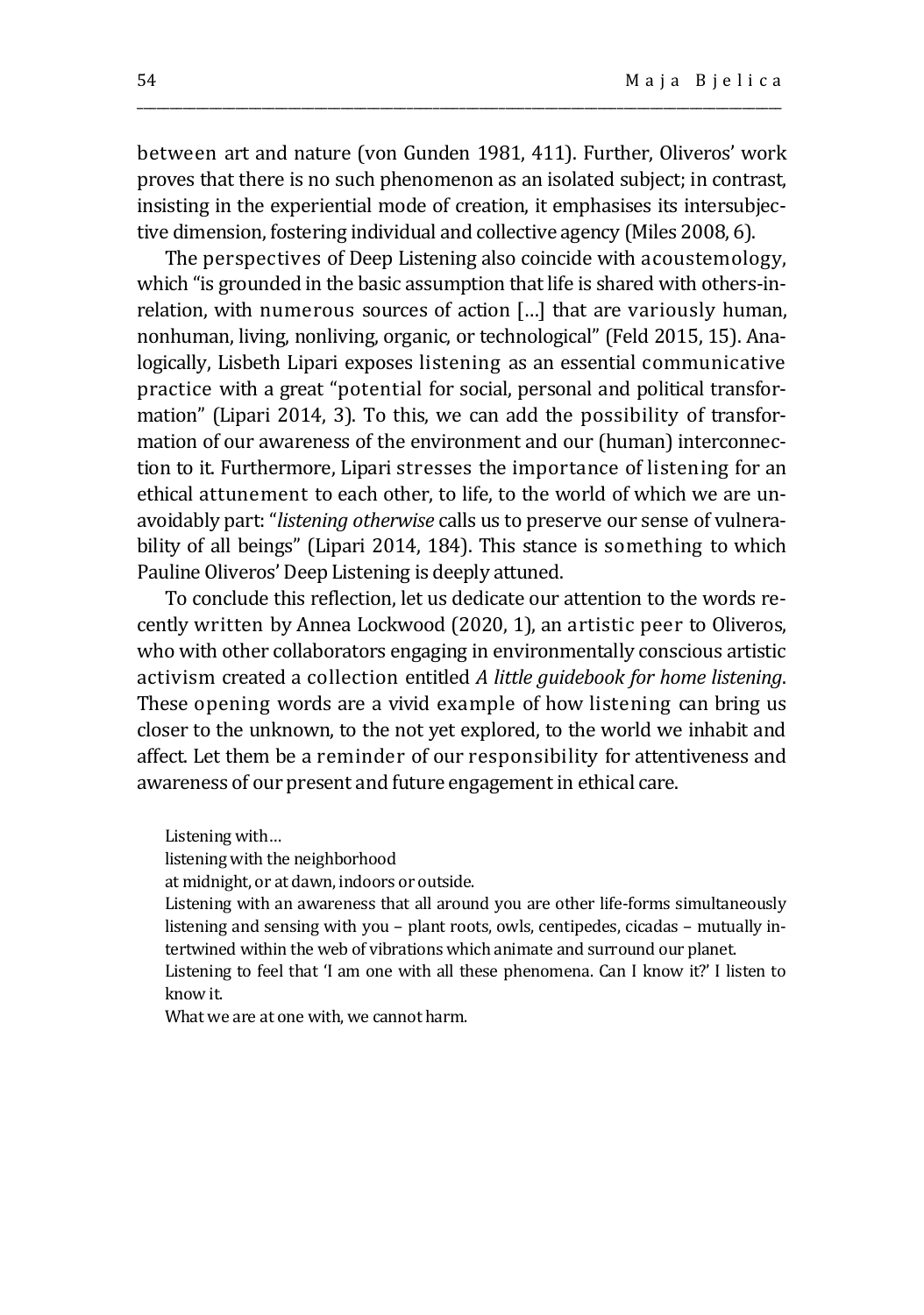#### Bibliography

1. Allen Aaron S. (2014), "Ecomusicology", [in:] *The Grove Dictionary of American Music*, Oxford University Press: New York.

\_\_\_\_\_\_\_\_\_\_\_\_\_\_\_\_\_\_\_\_\_\_\_\_\_\_\_\_\_\_\_\_\_\_\_\_\_\_\_\_\_\_\_\_\_\_\_\_\_\_\_\_\_\_\_\_\_\_\_\_\_\_\_\_\_\_\_\_\_\_\_\_\_\_\_\_\_\_\_\_\_\_\_\_\_\_\_\_\_\_\_\_\_\_\_\_\_\_

- 2. Allen Aaron S., Dawe Kevin (2017), "Ecomusicologies", [in:] Aaron S. Allen and Kevin Dawe (eds.), *Current Directions in Ecomusicology: Music, Culture, Nature*, Routledge: New York and London, pp. 1-15.
- 3. Bjelica Maja (2020), "Listening to Otherness: The Case of the Turkish Alevis", *Annales, Series Historia et Sociologia*, 30 (3), pp. 367-382.
- 4. Bjelica Maja (2021), "Listening: An Interdisciplinary Path towards Letting Things Be", *Horizon, Studies in Phenomenology*, 10 (1), pp. 212-231.
- 5. Dragičević Nina (2022), *Kako zveni oblast? Zvočnost birokracije v vsakdanjem življenju*, /\*cf: Ljubljana.
- 6. Farina Almo, Gage Stuart H. (2017), "Ecoacoustics: A New Science", [in:] A. Farina and S. H. Gage (eds.), *Ecouacoustics: The Ecological Role of Sounds*, John Wiley & Sons: Hoboken, NJ, pp. 1-11.
- 7. Feld Steven (2015), "Acoustemology", [in:] D. Novak and M. Sakakeeny (eds.), *Keywords in Sound*, Duke University Press: Durham and London, pp. 12-21.
- 8. Getz Daniel A. (2004), "Sentient beings", [in:] R. E. Buswell (ed.), *Encyclopedia of Buddhism*, vol. 2, Macmillan: New York, p. 760.
- 9. Hawke Shé Mackanzie (2012), "Water Literacy: An 'Other Wise', Active and Cross-Cultural Approach to Pedagogy, Sustainability and Human Rights", *Continuum: Journal of Media & Cultural Studies*, 26 (2), pp. 235-247.
- 10. Irigaray Luce (1996), *I Love to You: Sketch for a Felicity within History*, trans. A. Martin, Routledge: New York and London.
- 11. Irigaray Luce (2008), "Listening, Thinking, Teaching", [in:] L. Irigaray and M. Green (eds.), *Luce Irigaray: Teaching*, Continuum: London and New York, pp. 231-240.
- 12. Jenkins Williams (2021), "Coastal Futures Conservatory: Listening as a Model for Integrating Arts and Humanities into Environmental Change Research", *Environmental Humanities*, 13 (1), pp. 201-223.
- 13. Lange Barbara Rose (2008), "The Politics of Collaborative Performance in the Music of Pauline Oliveros", *Perspectives of New Music*, 46 (1), pp. 39-60.
- 14. Levinas Emmanuel (1979), *Totality and Infinity: An Essay on Exteriority*, trans. A. Lingis, Martinus Nijhoff Publishers: Den Haag, Boston and London.
- 15. Lipari Lisbeth (2014), *Listening, Thinking, Being: Towards and Ethics of Attunement*, Pennsylvania University Press: University Park, Pennsylvania.
- 16. Lockwood Annea (2020), "Listening with…", [in:] R. Anderson *et al.* (eds.), *A little guidebook for home listening*, [online] https://www.google.com/search?client=firefoxb-e&q=A+Little+Guidebook+for+Home+Listening [accessed: November 17<sup>th</sup>, 2021].
- 17. Louro Ivo *et al.* (2021), "Introduction", *Cadernos de Arte e Antropologia*, 10 (1), pp. 3- 17.
- 18. Miles Stephen (2008), "Objectivity and Intersubjectivity in Pauline Oliveros' 'Sonic Meditations'", *Perspectives on New Music*, 46 (1), pp. 4-38.
- 19. Oliveros Pauline (1974), *Sonic Meditations*, Smith Publications: [Baltimore, MD].